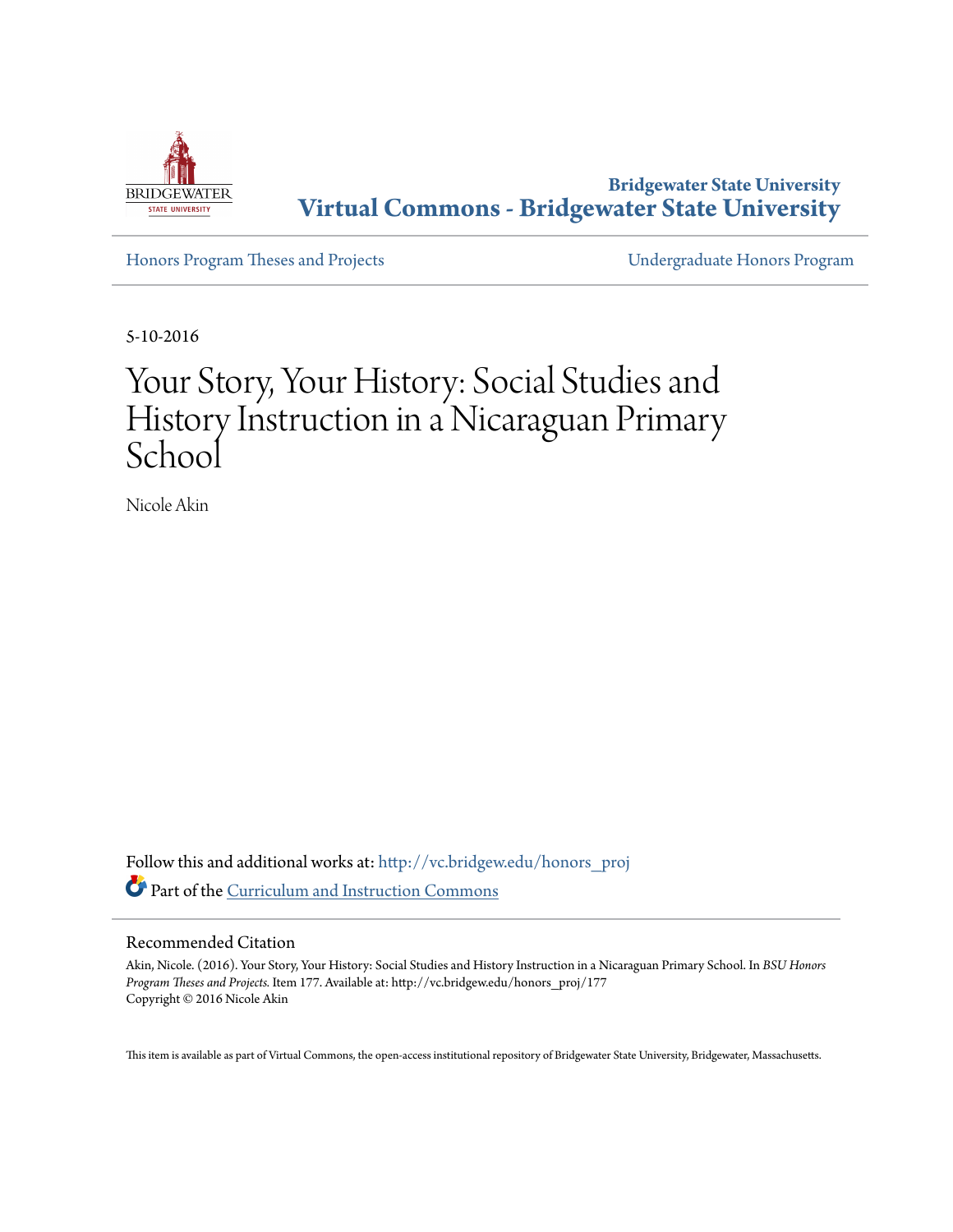Your Story, Your History: Social Studies and History Instruction in a Nicaraguan Primary School

Nicole Akin

Submitted in Partial Completion of the Requirements for Departmental Honors in Elementary Education

Bridgewater State University

May 10, 2016

\_\_\_\_\_\_\_\_\_\_\_\_\_\_\_\_\_\_\_\_\_\_\_\_\_\_\_\_\_\_\_\_\_\_\_ \_\_\_\_\_\_\_\_\_\_

\_\_\_\_\_\_\_\_\_\_\_\_\_\_\_\_\_\_\_\_\_\_\_\_\_\_\_\_\_\_\_\_\_\_\_ \_\_\_\_\_\_\_\_\_\_

\_\_\_\_\_\_\_\_\_\_\_\_\_\_\_\_\_\_\_\_\_\_\_\_\_\_\_\_\_\_\_\_\_\_\_ \_\_\_\_\_\_\_\_\_\_

Dr. Jennifer Manak, Thesis Director Date

Dr. Ryan LaBrozzi, Committee Member Date

Dr. Patricia Emmons, Committee Member Date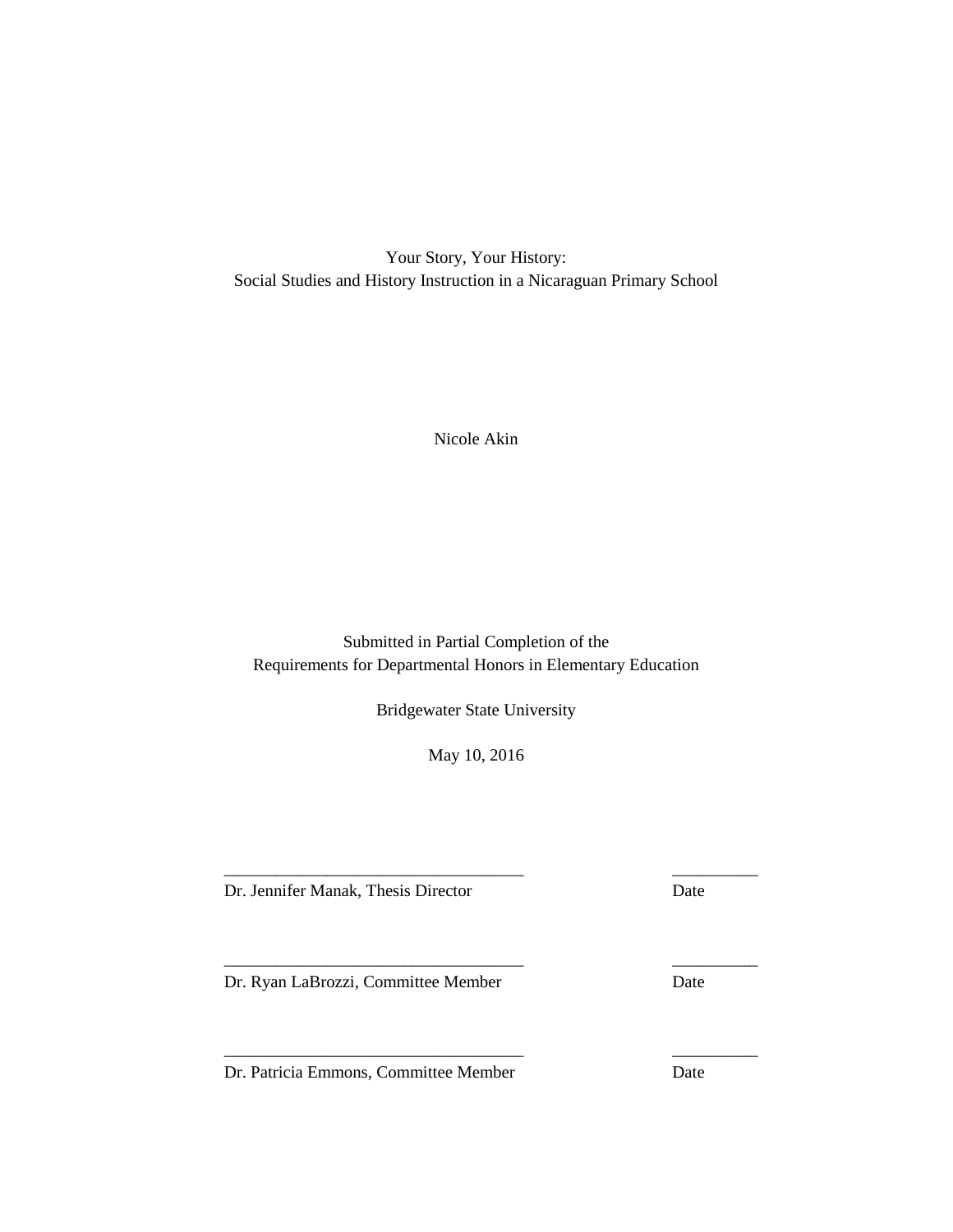# **Abstract**

In the latter half of the 20<sup>th</sup> century, the country of Nicaragua experienced major political upheaval, which not only affected political, social and economic policies, but education as a whole. Education has been a constant struggle in Nicaragua – this country is the second poorest in Latin America and has the highest dropout rate in Latin America with 52% of individuals leaving school before finishing their primary school education. The Sandinista movement rallied the country together and as a result helped to foster a rich culture and history of Nicaragua, which can be found in primary school social studies classes. This qualitative and naturalistic study investigated the social studies and history curriculum present in Nicaraguan schools as well as which strategies and methods were utilized in instruction. Multiple data collection methods were employed, including participant observations in primary classrooms, field notes, administrator and teacher interviews, and student and teacher artifacts. The findings of this study revealed that social studies is directly taught in the classroom primarily by rote memorization as well as informal instruction by cultural influences prevalent throughout the country. Students in this city were surrounded by buildings covered with political signs, references to political figures and their colors. Findings also showed an expanding communities model of learning social studies and history in this particular public school and the frequent integration of social studies into other subjects such as language and literature and the natural sciences. Furthermore, this research suggests that these educators strive for success and overcome any obstacles that may be presented, such as limited time allotted to social studies instruction as well as insufficient resources.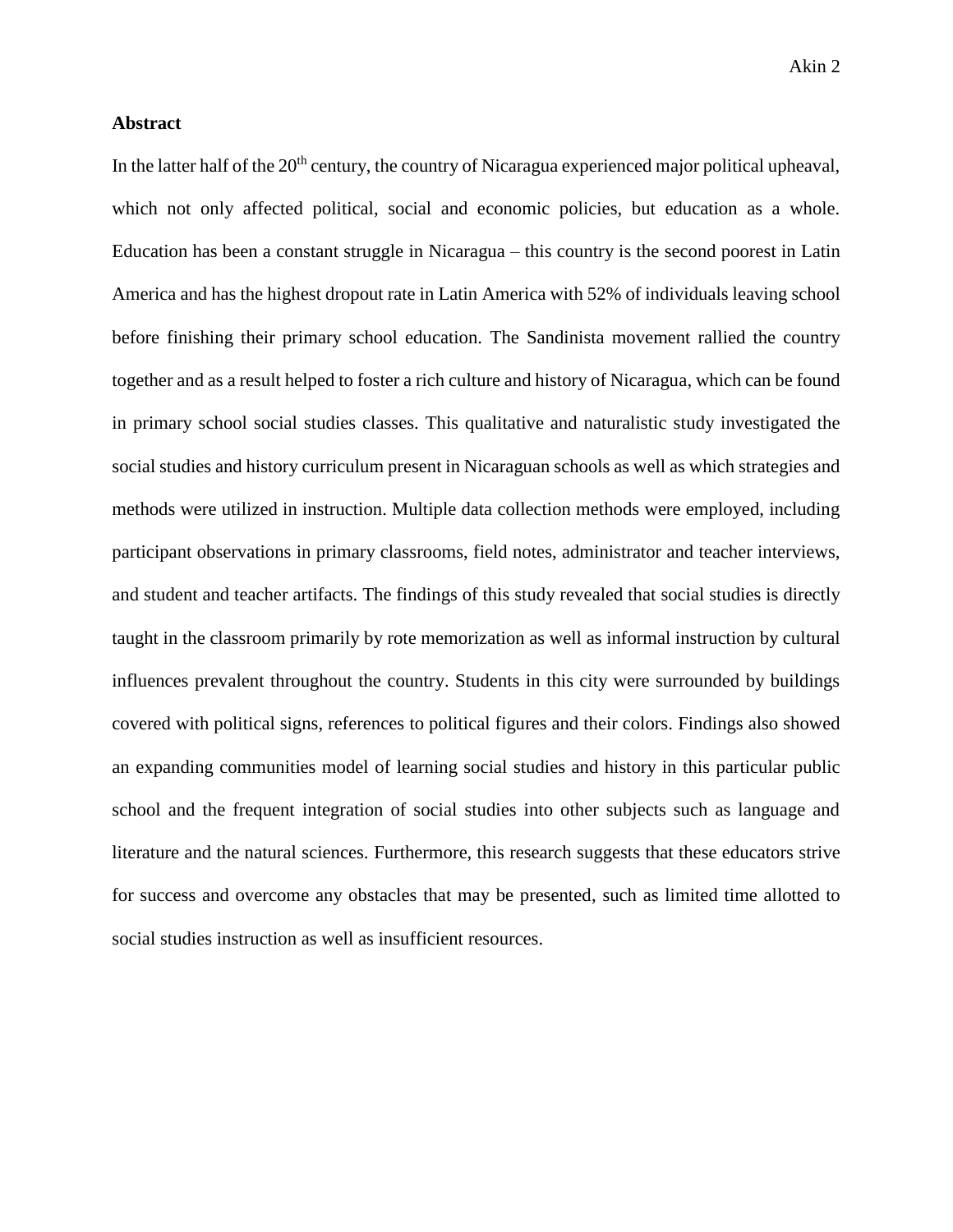# **Introduction**

Nicaragua, originally a Spanish colony that became an independent republic in 1838, is located in Central America between the countries of Honduras and Costa Rica. The country features a diverse terrain, from coastal plains to active volcanoes, bordering the Caribbean Sea and the North Pacific Ocean. The largest country in Central America, Nicaragua is home to almost 6 million people; 69% recognized as mestizo (mixed Amerindian and white), 17% as white, 9% as black and 5% as Amerindian. Nicaragua is also one of the poorest countries in Central America – and the second poorest country in the Western Hemisphere - with 42.5% of the population living below the poverty line. Moreover, unemployment is a widespread problem. With major exports being coffee and other foods, this country relies on its agriculture and livestock produce as major means of income.

This country has more recently been defined by its political changes, after the Sandinista group took power in 1979 to improve the political climate in Nicaragua, which was facing major problems such as manipulation and corruption in the government. The Sandinista government revolutionized the country and focused some of their effort on improving the education system by increasing the budget for spending on education. Presently, Nicaragua still faces educational challenges, including over-crowding in the schools and not enough resources. Those who attend school in Nicaragua do not always finish; 52% of individuals leave school before finishing their primary school education, causing 22% of the population to be illiterate.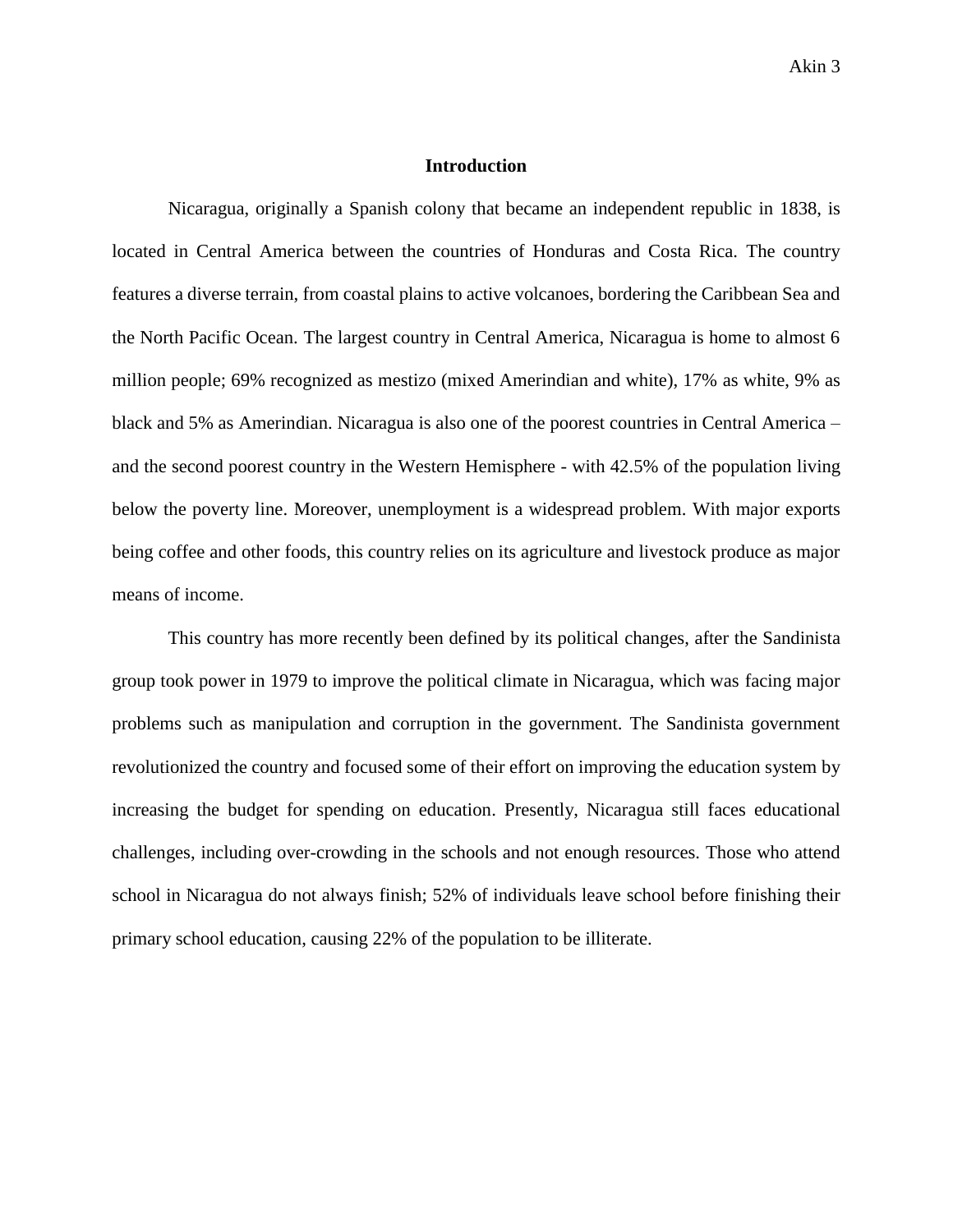## **Literature Review**

## **Social Studies Defined**

According to the National Council for Social Studies (NCSS), the social studies can be defined as "the study of political, economic, cultural and environmental aspects of societies in the past" (1988). Social studies encompasses a large number of domains, including history, geography, anthropology, sociology, economics and political science. As such, this subject allows for multiple interpretations and much room for exploration and creativity. Moreover, it allows for students to better understand the world around them. The younger the children are introduced to social studies, in or out of the classroom, the better prepared they are for their own future, reports the National Council for Social Studies (1988).

## **Importance of Social Studies in the Elementary Classroom**

History and social studies have a defining power. A complete social studies and history curriculum informs students on a country's past as well as the political, sociological and economical perspectives of the country, creating a well-rounded student. The National Council of Social Studies (NCSS) views social studies as extremely important to the overall success of youth. Social studies instruction must start at a young age; this education is "crucial if we expect the young people…to become active, responsible citizens for maintaining the democratic values upon which this nation was established" (1988). The NCSS even reports that students, without a proper social studies education, may not be a successful, well-informed citizen in their society.

Instructional time spent on social studies in early and elementary education classrooms has profound effects on the futures of students and impacts their lives greatly. This subject allows students to learn about the past in order to cope with the present and future and provides students with knowledge that spans into social, economic and political institutions. In short, social studies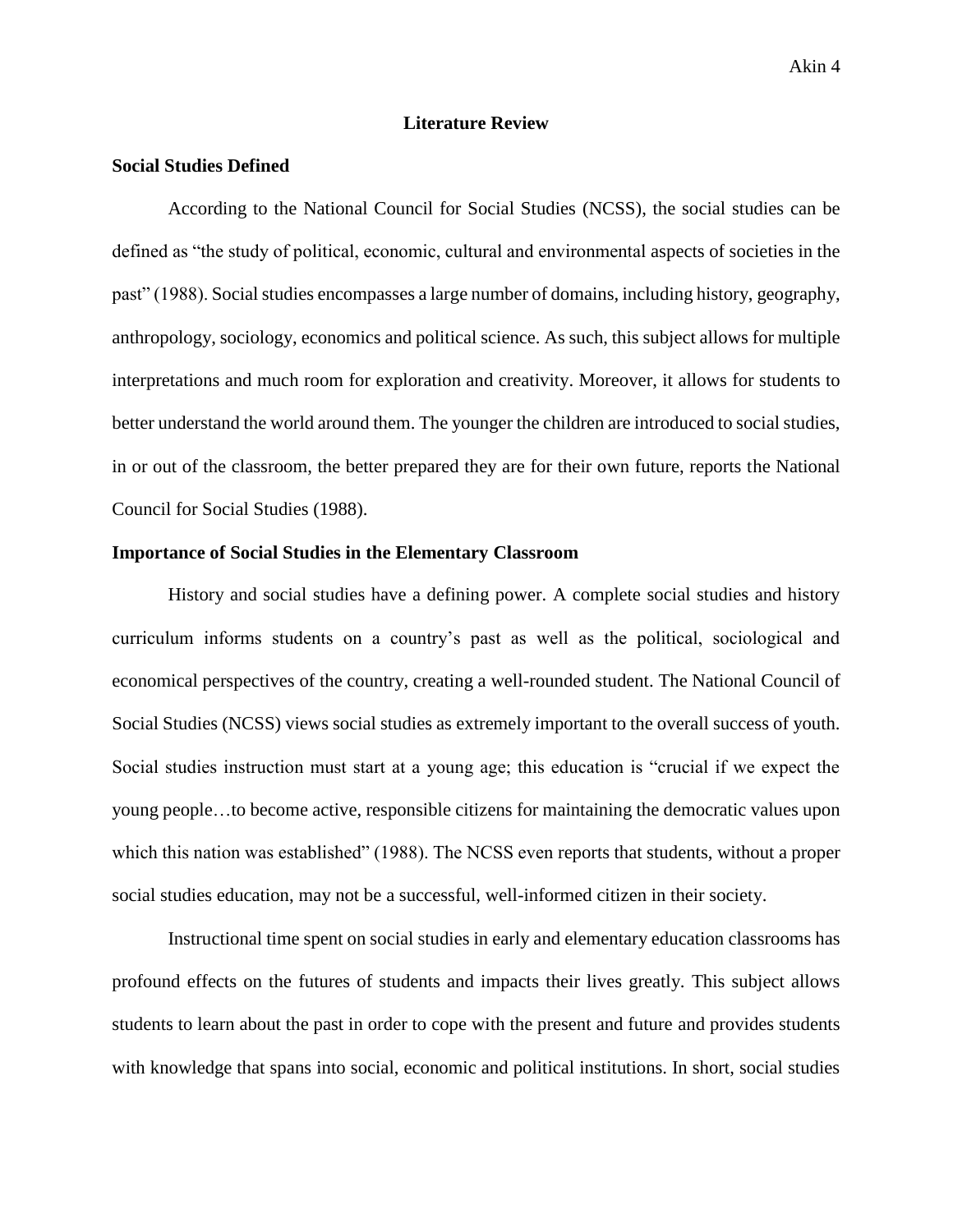is providing students with the skills they will need to succeed and prosper in their communities presently and in their future (National Council for Social Studies, 1988). These skills include decision-making – Yang, using research by Scruggs, Mastropieri and Okolo (2008) and Scruggs, Mastropieri, Berkeley and Graetz (2010) concluded that social studies instruction has a main goal of preparing students to make decisions that will help to better their society and create positive change (2012). Social studies instruction helps to build problem solving skills which students can apply to their own lives. Scruggs et al. (2012) also argue that social studies learners can "assimilate the knowledge and apply it to their own educational aspirations, and become more informed and productive learners".

There has been much discussion on whether or not some aspects of social studies instruction are too advanced for the minds of young students. There have been arguments that students are not mature enough to comprehend some of the more complex social studies concepts, yet that has proven to not be the case. NCSS has found that "children are capable of earlier and more complex learning" and need to be learning these complexities earlier in their education during the optimal times in their early education years (1998). If social studies is not being taught at the elementary level, the success of the students to flourish in their later lives is at risk. Though topics may be complex, children are capable of learning much more than originally thought possible at earlier ages, and teachers must take advantage of this opportunity.

#### **Social Studies and Education Policy**

Though the National Council for Social Studies sees value in teaching this subject. Social studies has suffered cuts in instructional time in the past fifteen years, according to Heafner and Fitchett's "National Trends in Elementary Instruction: Exploring the Role of Social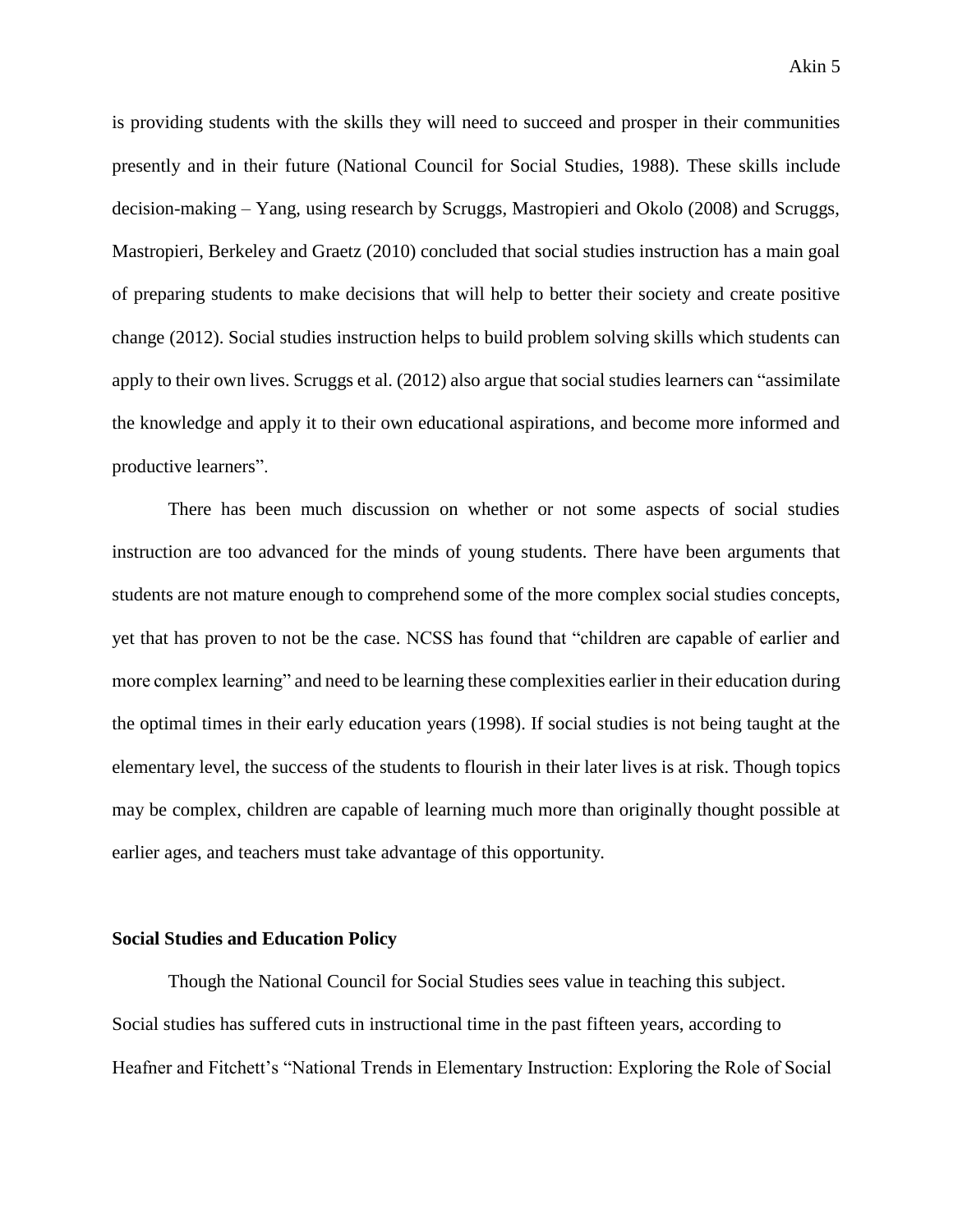Studies Curricula" (2012). Building upon their previous research conducted in 2010, the authors have found that this diminishing importance of social studies has been occurring since the 1980s due to curriculum standardization and an emphasis on high-stakes testing that began in the 1990s (Heafner and Fitchett, 2012). Teachers, with pressure from administration, have begun to teach curricula with an increased focus on tested material rather than social studies, which is not tested as frequently as English Language Arts (ELA) or Mathematics in elementary classrooms. According to the results of their study, Heafner and Fitchett, between the years of 1993 and 2008, observed a fifty-two minute per week increase in ELA instruction and a fifty-six minute per week decrease in social studies in grades three to five (2012). With more restrictions and guidelines to follow, ELA and Mathematics have begun to take precedence over social studies and science. Social studies has developed a stigma, one that classifies the subject as an "'enrichment' discipline or a topic for math and ELA integration," therefore allowing teachers to incorporate it into ELA and math instead of dedicating time to explicitly teach the subject (Heafner and Fitchett, 2012). To meet these standards, Heafner and Fitchett found that teachers were allocating more time to ELA and math – "instructional time in ELA and math increased almost as much as science and social studies declined, suggesting significant restructuring of time allotments for core content" (p. 70). While these studies were conducted on social studies instruction in the U.S., similar studies have not been conducted on the Nicaraguan social studies curriculum and instruction.

Though teachers may want to continue to have a focus on social studies in the classroom, the recent educational policies do not allow for this; the pressures to fulfill standards weigh heavy on educators. Fitchett, Heafner and Lambert (2014), state how "elementary school teachers are under stress to teach a rigid and prescribed curriculum. High-stakes testing and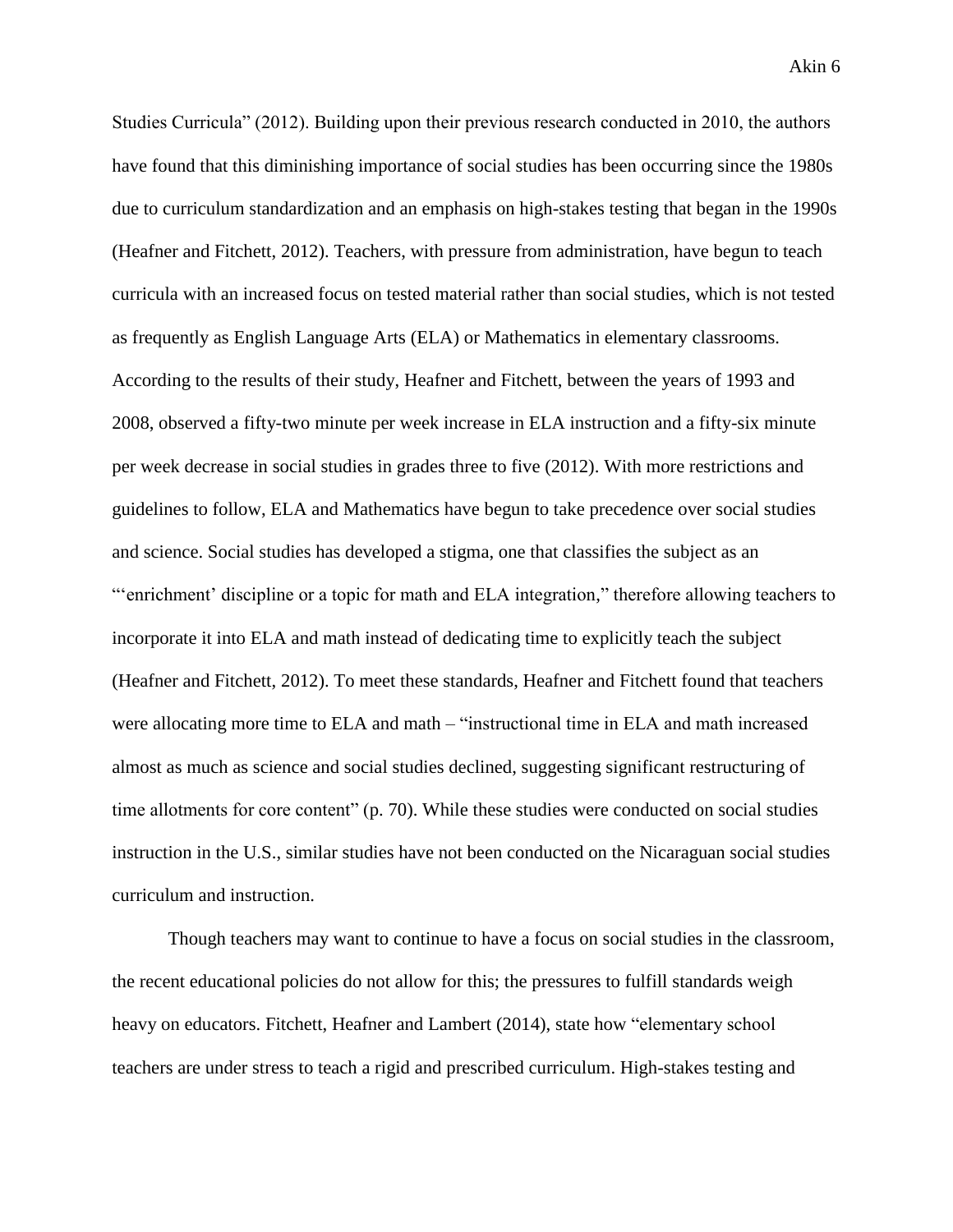standardization rhetoric only magnify teachers' perception of narrowing curricular options" (p. 44). Creativity in developing a diverse curriculum is becoming less and less possible.

To be a highly functioning, well-informed member of society, social studies instruction throughout one's schooling is essential. Even in primary school, learning about families and communities will help better prepare one to meet the demands of the ever-changing world. Social studies encompass many diverse disciplines ranging from geography to economics to political science. A complete social studies curriculum helps to make sure students can handle any situation that may come their way, giving them problem solving skills that they can utilize throughout their lifetime. In Nicaragua, these statements hold true  $-$  a country defined by its recent political changes needs informed citizens to help better their society and positively influence the future. In addition, Nicaragua, with these recent political changes, has a unique history, one that students should learn about to create a better understanding of the world in which they live.

#### The Current Study

## **Methodology**

With my knowledge of effective practices in social studies instruction and knowledge of the increasing pressures being put on United States teachers to focus more on ELA and Math rather than social studies, I was interested to see social studies instruction in an educational system outside of the United States. Considering the importance the NCSS placed on early social studies instruction, I was interested to examine the social studies curriculum across grade levels within the Nicaraguan school system. With so much political change, and the country constantly progressing, I wanted to examine their social studies curriculum with these new changes.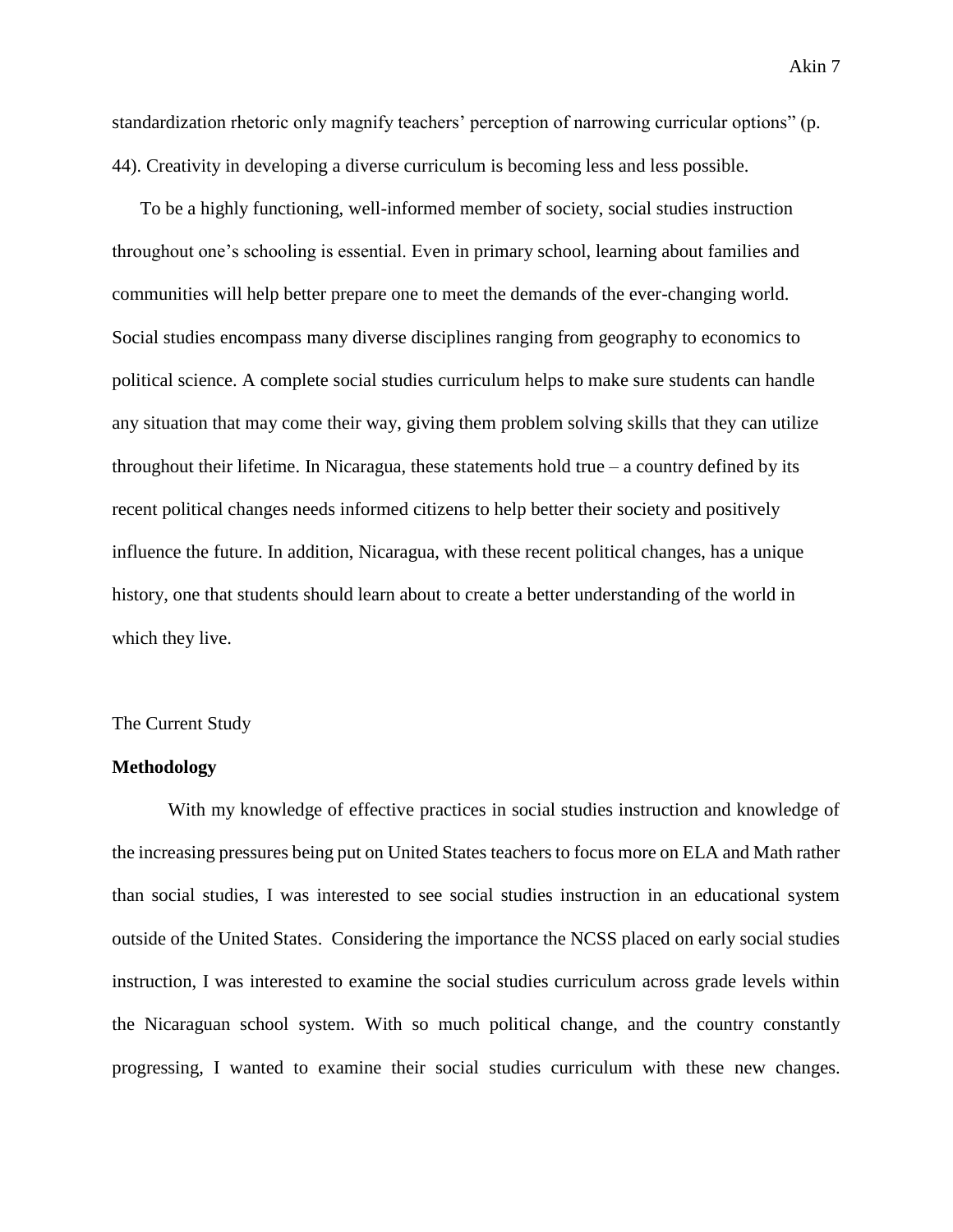Therefore, my overarching research goal was to examine the social studies and history curriculum in a Nicaraguan primary school. Specifically, I was interested in three major research questions:

- $\circ$  What does social studies/history teaching and learning look like in a Nicaraguan primary school?
- o What strategies and methods do teachers use for social studies/history instruction?
- o What topics and perspectives are included in the social studies/history curriculum?

## **Research Setting and Participants**

This descriptive, naturalistic study was conducted in a Nicaraguan primary school in the urban area of Matagalpa, the fifth largest city in the country. This school contained preschool to sixth grade classrooms; there were two sections for each grade, with fourteen classes in total. This particular school had over 500 students, with class sizes averaging over thirty students per room, with a relatively even amount of male and female students. The school was separated into two sessions - a morning session and an afternoon session. The morning session began at 7:15am and ended at 11:00am for preschool and 12:00pm for the remaining grades. The afternoon session, which comprised fewer students, began at 12:30pm and ended at 5:30pm.

Aesthetically, the school featured a large courtyard in the center that was used for recess and physical education. Around the perimeter were classrooms as well as a main office, computer room and library. The rooms were along the outer edge of the courtyard, with concrete floors and decorated walls. On the outside of the school, there were high walls and a fence that was painted blue and white, representing the colors of the Nicaraguan flag, with a door that was locked at all times. There were two guards stationed at this school who questioned every person who wanted to come into or leave the school. However, when students were being dropped off,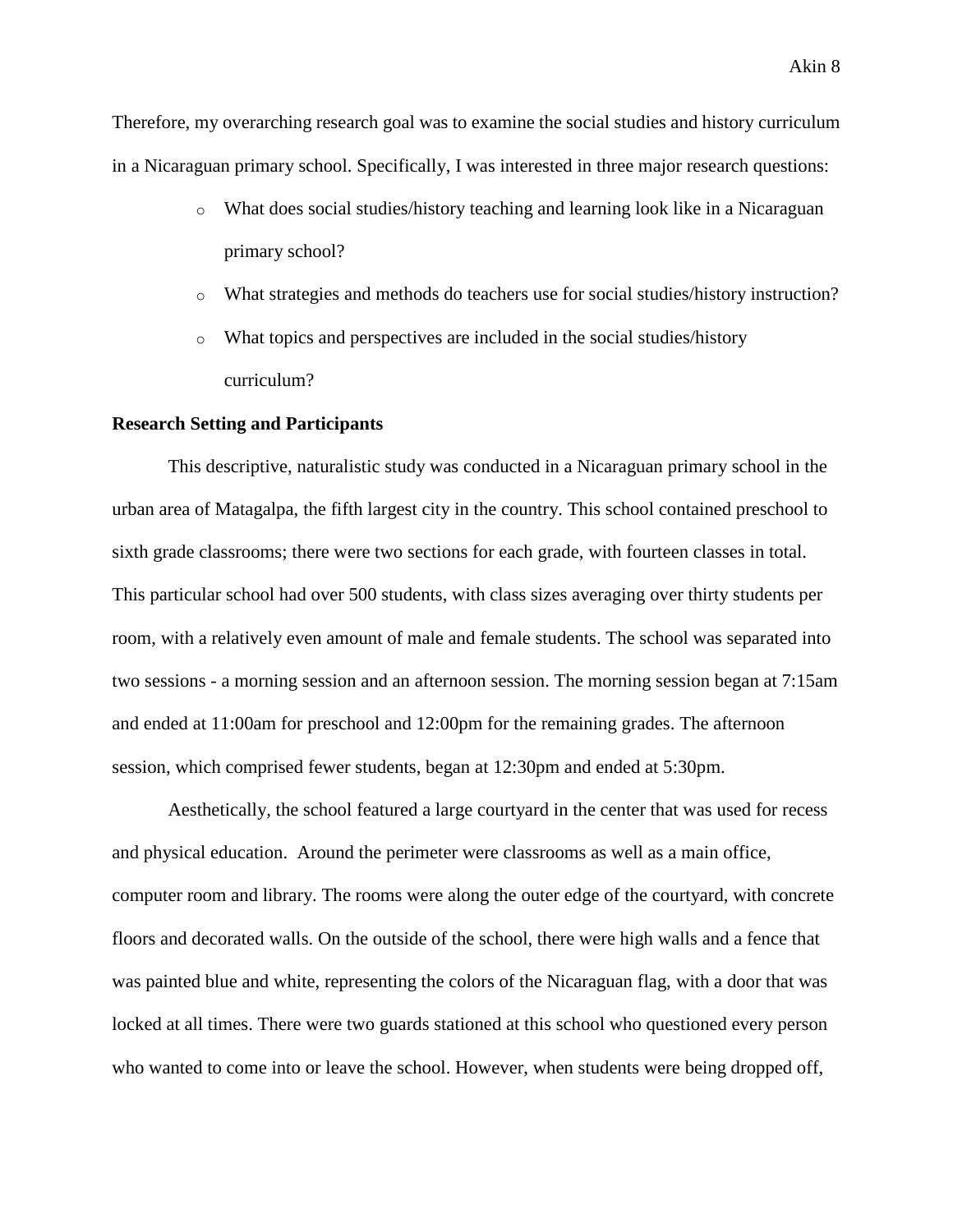parents were encouraged to come into the school and bring their children into the classroom, sometimes lingering to speak to other parents or the teacher. Students were required to wear a school uniform. Females wore a white shirt and a navy skirt and males wore white shirt and navy pant. However, on occasion, some students would show up to school in more casual clothes. In terms of administration, there was one principal for both the morning and afternoon sessions, but the Vice Principal differed from the morning to afternoon. In the morning, the principal's office was a busy place, with parents and teachers stopping in and out of the office. Some mornings, teachers met in the office to discuss a variety of topics.

Daily schedules varied between grade levels, but most had the following format: Each grade began with a morning prayer and the singing of the national anthem. The subjects followed a five day, Monday to Friday schedule. The day was broken up by topic - language and literature, natural sciences, social studies, mathematics, physical education, music and craft education, and a civilization course. Lessons lasted around 45 minutes and certain subjects were extended to one hour and thirty minutes once a week. In these lessons, throughout the subjects, students shared textbooks and wrote all information in one single notebook. Students did not have many supplies at their desk – they kept their backpack on their chair and would use that as a place to keep their supplies. In an interview with the principal, she mentioned that there was an increased focus on language and literature as well as mathematics, because these were the main focuses of the school. Most days began with language and literature, followed by mathematics. Each morning had a snack time as well as a recess, lasting a total of half an hour. Recess was a social time for students – they were allowed a free reign of the center square of the school and could buy a variety of snacks. Students engaged in games with a ball, such as soccer, or even made their own toy out of the remnants of their snack, such as a juice box.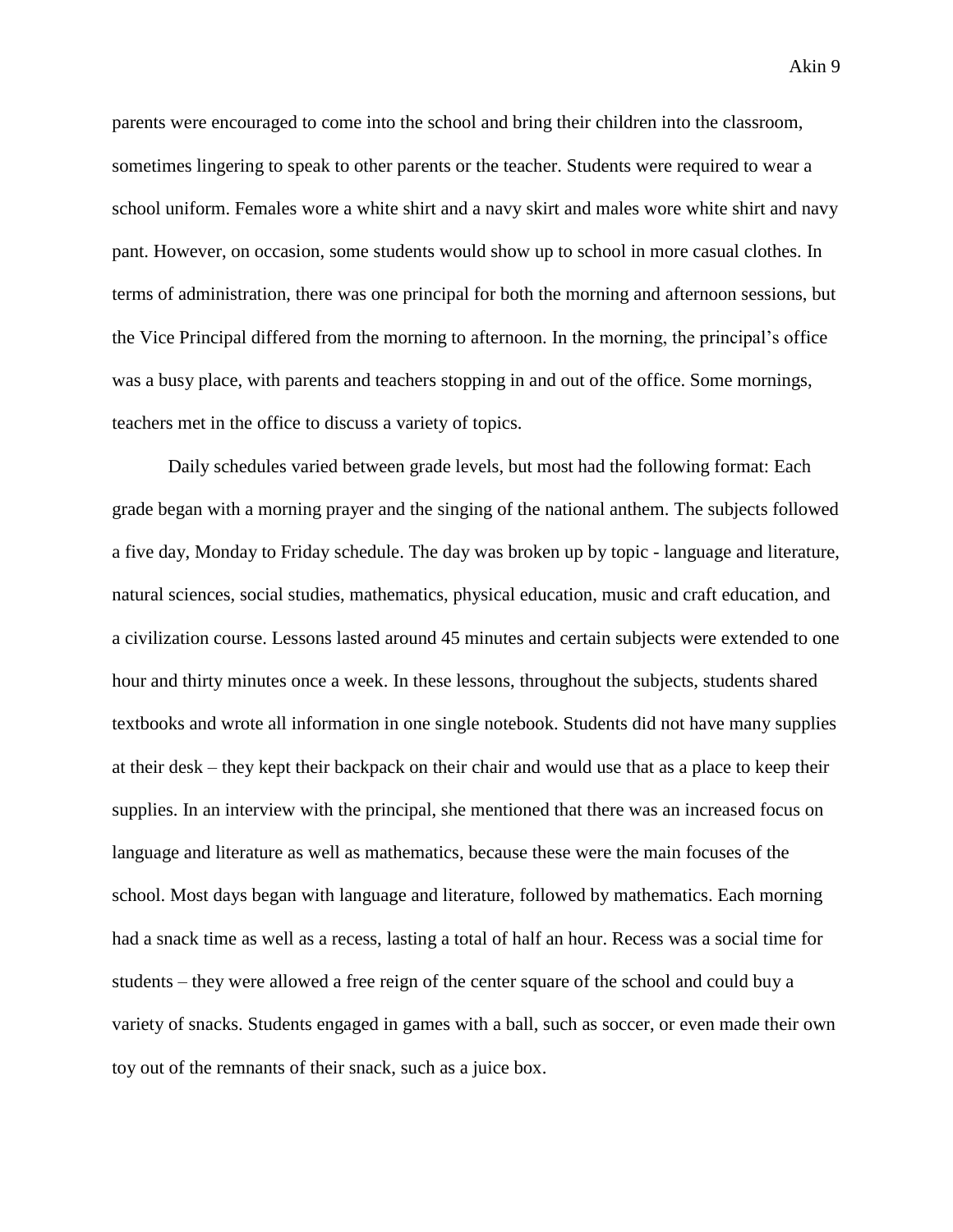The teachers at this primary school had different levels of formal training. All of the teachers attended some form of a Normal School in its entirety, while others chose to attend a university for a number of years; some completed their schooling while others did not. A Normal School in Nicaragua is a school that is specifically for teachers and would allow a person to obtain a teacher certification at the culmination. At the Primary School, there appeared to be no universal standard for the amount of schooling one needed to have to become a teacher. For example, a fourth grade teacher at the Primary School stated that she attended the Universidad Nacional Autónoma de Nicaragua, known as UNAN, for three years, but did not finish her schooling. A sixth grade teacher, at the same school, in an interview explained how she attended and finished her degree at UNAN. One of the administrators spoke of how she attended a Normal School for five years, became a teacher and then later became an administrator.

## **Data Collection**

From May 17, 2015-June 6, 2015, I observed multiple grade levels. I observed instructional time on task, multiple different styles of teaching including lecture-style as well as constructivist style, classroom management and transitional periods. I observed Monday through Friday in a public Nicaraguan primary school classrooms from preschool up to the sixth grade. While observing, I collected multiple forms of data including participant observations, field notes, semi-structured teacher and administrator interviews and teacher and student artifacts.

As a participant observer, I was an active member of the school on multiple occasions. With the translator and other researchers, I interacted with students by asking them simple questions during lessons. During recess, many students engaged with me to attempt to communicate even though there was a language barrier. On one occasion, along with a fellow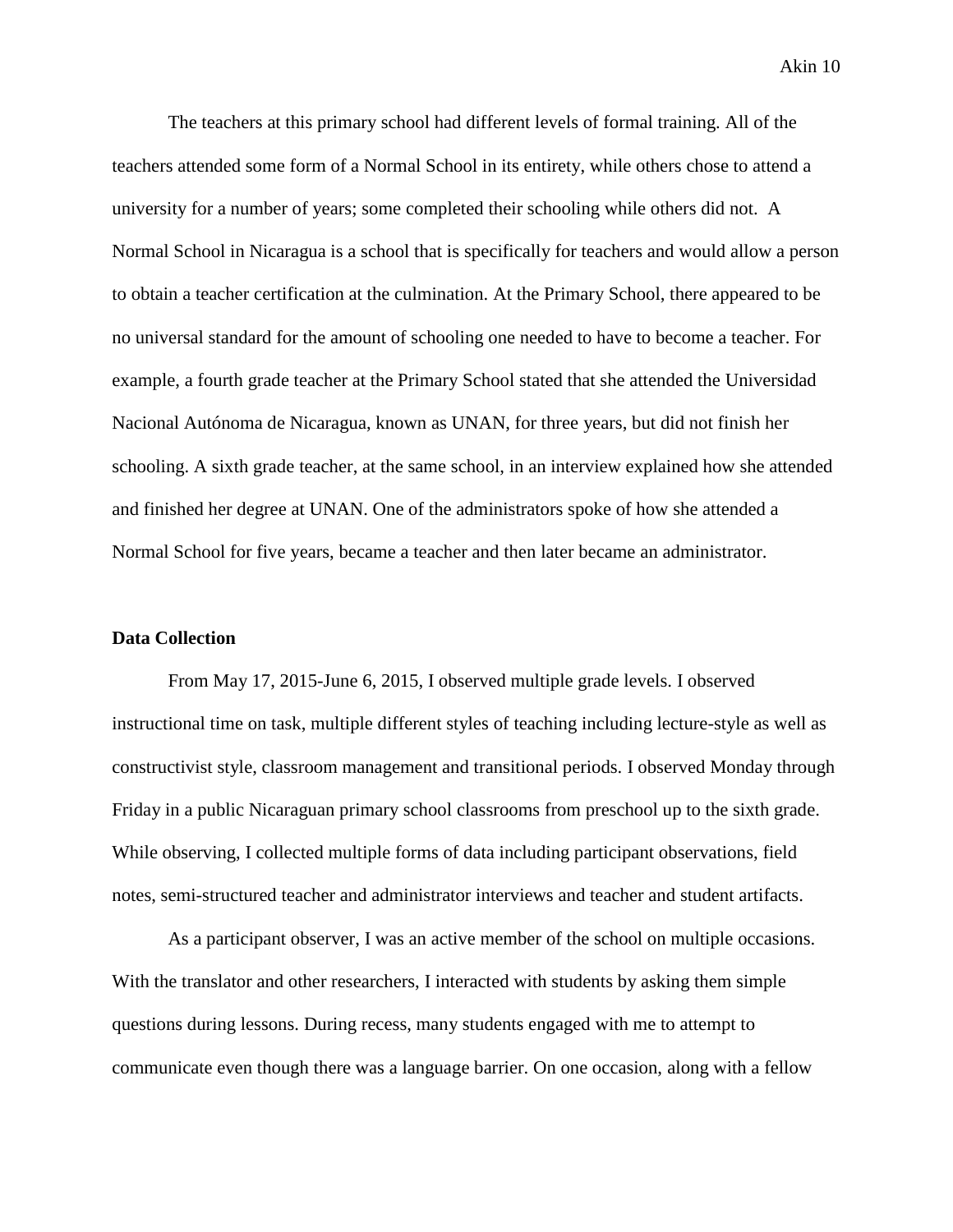researcher, we supervised the classroom as students worked on their homework. Towards the end of my three-weeks, I was a part of the school's Mother's Day festival and engaged in a ceremony as well as games with students, learning more about their traditions.

While observing the teachers and students, I took detailed field notes - these included teacher and student interactions, lessons written on board, teacher movements, aesthetics of the room, etc. In addition to the field notes, I conducted semi-structured interviews mid-way through the observation. The interviews were conducted with a translator, a professor at Bridgewater State University, completely in Spanish. The interviews were later translated into English. For interviews conducted with teachers, the interviews were held in their classrooms in an informal manner; the translator and I sat at student desk with the teacher at a student desk. The questions asked were as followed:

- How did you prepare to become a teacher?
- How do you define the term, "social studies"? What does social studies instruction consist of in your classroom?
- How do you incorporate social studies into other lessons?
- What teaching styles and strategies do you use to teach in the classroom?
- In your opinion, do you have adequate resources to best teach social studies?

I conducted follow-up interviews to resolve any unanswered questions at the end of the observation. As aforementioned, I collected artifacts during my three-weeks at the Primary School. The artifacts included pictures of student work, pictures of bulletin boards throughout the classrooms and pictures of the school. One teacher gave a copy of an upcoming history lesson on a transparent sheet used for an overhead projector.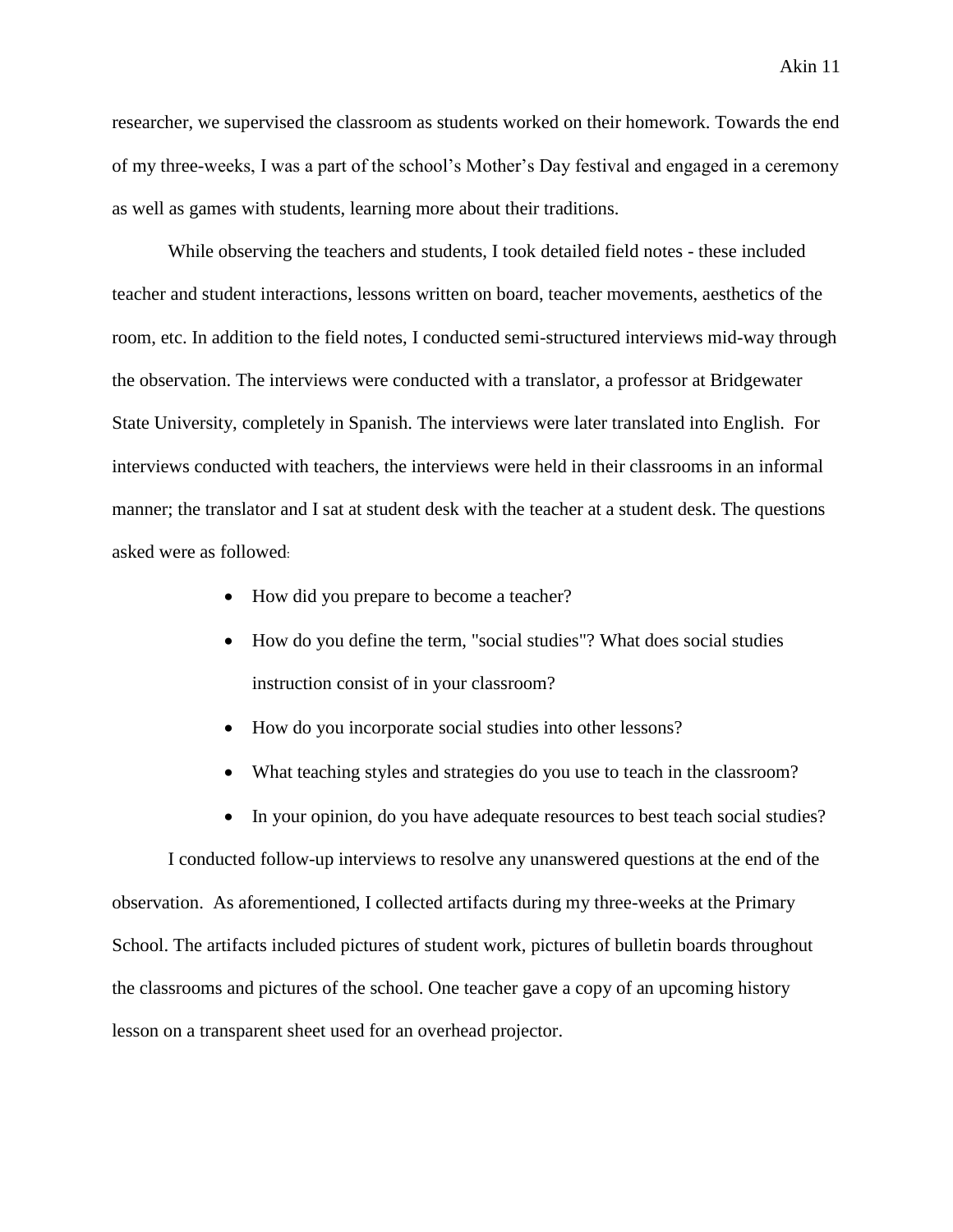Akin 12

# **Data Analysis**

After each of my observations, I reread my notes, revised for accuracy and elaborated on them and began coding them. Each evening while in Nicaragua, I would discuss my observations from the day with my colleagues and began to examine recurring themes. In addition, I analyzed the semi-structured interviews and field notes regarding my research questions.

The multiple data sources in this study were analyzed according to Strauss and Corbin's (1990) description of open coding, axial coding, and selective coding. I used the constant comparative method as described by Glaser and Strauss (1967) when I assigned, categorized, and modified codes throughout the data collection and analysis of my study. During open coding, I broke down, examined, compared, conceptualized, and categorized the data. Open coding involved the "naming and categorizing of phenomena through close examination of the data" (Strauss and Corbin, p. 62, 1998). These coding sheets organized the numerous sources of data as well as facilitated the categorization of codes into conceptual categories.

During open coding, coded text from observation and interviews were organized with the various codes and instances of the particular code labeled beneath. These coding sheets organized the numerous sources of data as well as facilitated the categorization of codes into conceptual categories. During axial coding, I categorized the numerous initial codes and concepts into larger conceptual categories by "making connections between a category and its sub-categories" (Strauss and Corbin, p.97, 1990). Axial coding resulted in the development of broad categories.

In addition to the constant comparative method, I utilized content analysis to analyze my data. This analysis method, described by Stemler (2001) as "a systematic, replicable technique for compressing many words of text into fewer content categories based on explicit rules of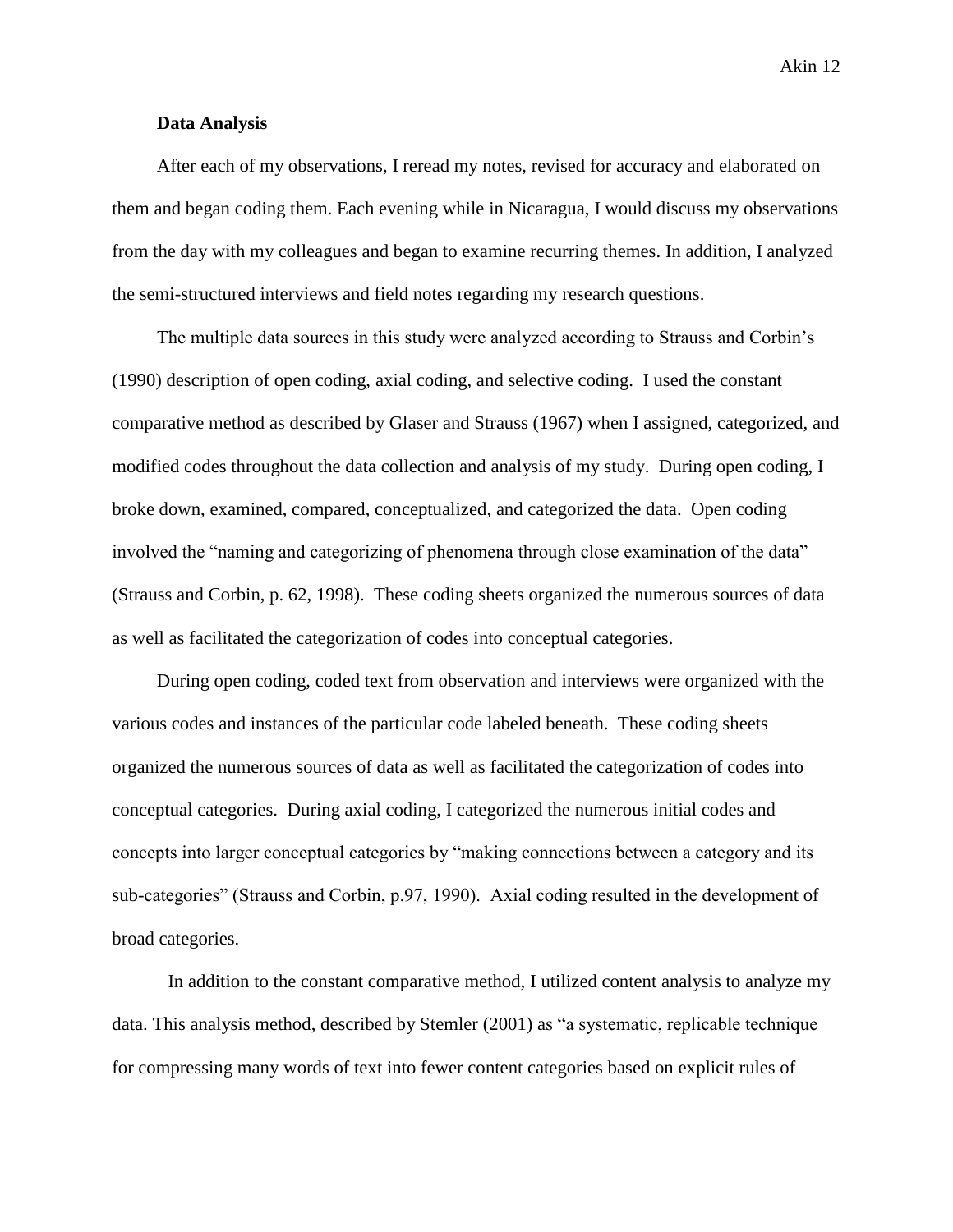Akin 13

coding." This allowed me to examine all of my data in a systematic method, and focus my data into more concise categories. The categories, according to Stemler, have to be mutually exclusive and where no unit falls between two data points (2001). Content analysis using categorization allows for a more rich and meaningful analysis.

# **Findings**

For a country with a rich and vibrant history, there is no surprise that the social studies curriculum is vibrant and rich itself. The social studies curriculum encompasses all of Nicaragua's past up until the current events in Nicaragua. Social studies and history instruction begins far before students enter the classroom – informal learning occurs in the homes and in the community, primarily from traditions and holidays. When interviewing the vice principal, she discussed how traditions were of great importance in Nicaragua. Traditions showed pride for their country and respect and love for families. For instance, the vice principal explained that students learn a lot about Nicaragua from what they celebrate at home and at school. In late May, the country celebrates Mother's Day, complete with weeks of preparation as well as a weekend-long festival and a day in school with a celebration for mothers of the students. The school and the city of Matagalpa are decorated with signs, ribbons and pictures honoring mothers. Family is an essential part of society and regarded with the highest honor. In the preschool to second grade, the students focused their history instruction on family and community; these students participated in making crafts and presents for their mothers and sang songs about the holiday at school. However, most of their exposure to history and social studies occurs at home through family and traditions.

 In addition to informal learning that occurs in the home, the children of Nicaragua learned about their history and social studies by their physical surroundings. At the school, the fence that surrounded the buildings were painted blue and white, representing the colors of the national flag.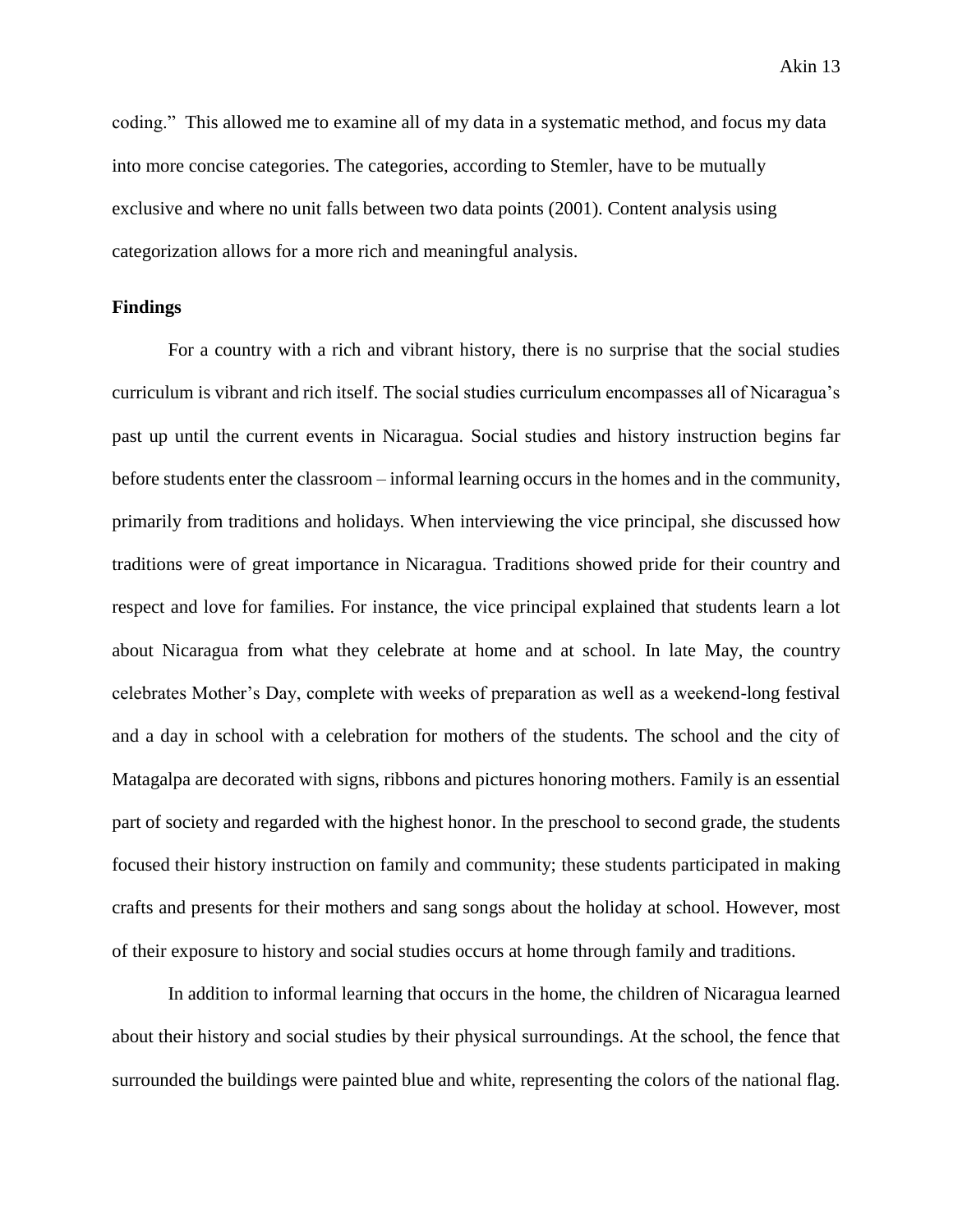On numerous buildings, trees and various flat surfaces, there are Sandinista National Liberation Front, or the FSLN, propaganda. The colors of the FSLN, red and black, are emblazoned on buildings, with differing slogans supporting candidates, found in more rural areas to the populated streets of Matagalpa. The children of this city are constantly being exposed to the politics of Nicaragua, which allows them to begin to form a background knowledge of their government before they enter school and throughout their years at school, in the least becoming familiar with the visual representation of Nicaraguan politics.

The Nicaraguan curriculum for history and social studies reflects the country's deep nationalism as well as the recent changes in government. Aesthetically, the school appears to be proud of its country – each classroom features the Nicaraguan flag, anthem, flower and tree. All around the school are bulletin boards dedicated to different historical figures who are important to the history of Nicaragua: Augusto Sandino and Ruben Dario. Sandino was a Nicaraguan revolutionary during the late 1920s against US occupation and involvement, while Ruben Dario was a famous Nicaraguan poet at the end of the 19<sup>th</sup> century who helped the Spanish-American literary movement prosper. The colors of the Nicaraguan flag, blue and white, are found throughout the school in teaching equipment as well as the colors of the uniforms of the students. The main office features a wall of pictures of each past president of Nicaragua, in plain sight so that everyone who passes through the office can see this wall. This pride in Nicaragua can be coupled with the upheaval of government, which plays a large part into the history curriculum. However, the history taught is done with a winner's perspective; they focus on the positive changes of the new government and focus on the Sandinista government over any other group. However, after much struggle with government corruption, it is understandable as to why the country would rather focus on the positive parts, parts of which students could be proud of their history.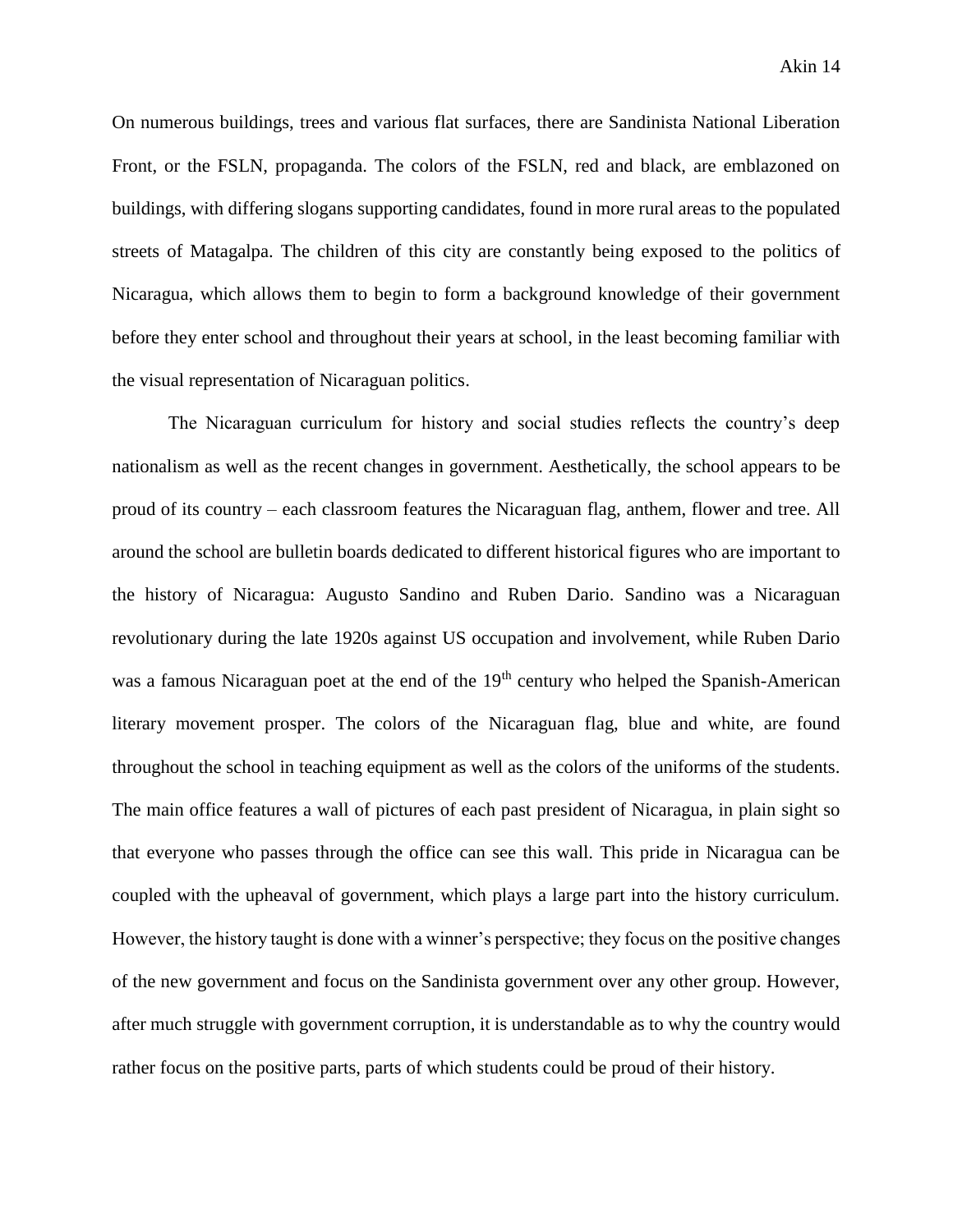Though history and social studies are important to be taught at any age, this particular Nicaraguan primary school featured an expanding community model of teaching history. Essentially, an expanding community model of learning, explained by Stallones, is where "children learn concepts first in the context of familiar people, places, and events, then move to the less familiar by stages" (2003, p. 5). The students in the preschool to second grade classrooms were engaged in a social studies curriculum, one that focused primarily on families and communities. The students in these grades were learning about the traditions and holidays of Nicaragua, and prepared for the Mother's Day Celebration by making decorations and gifts for their mothers as a sign of respect and appreciation. For grades three and above, a great deal of the history lessons involved the use of a textbook; if a student could not read, he/she would have trouble during the lesson. This would be a similar situation with writing; the Nicaraguan students wrote down excerpts from the textbooks, notes dictated by the teacher and questions to answer about the readings. There were not enough books for each student to have, resulting in students having to share books. If a student had poor writing skills, the students would not have notes to work with or materials to study before a test.

With this expanding community model, this primary school introduces "their city" in third grade – Matagalpa. For this year, the students focus solely on where they live. Logically, this makes sense, as students are learning more about their surroundings, which they are already familiar with before even entering third grade. Though they may not know specifics about their city of Matagalpa, they have knowledge of their city that can be expanded on during their social studies curriculum in third grade. Having this background knowledge provides the foundation to expand on what they already know, moving from the familiar – their city – to the more unfamiliar – their country and then continent as a whole. Their curriculum in third grade is not broad; they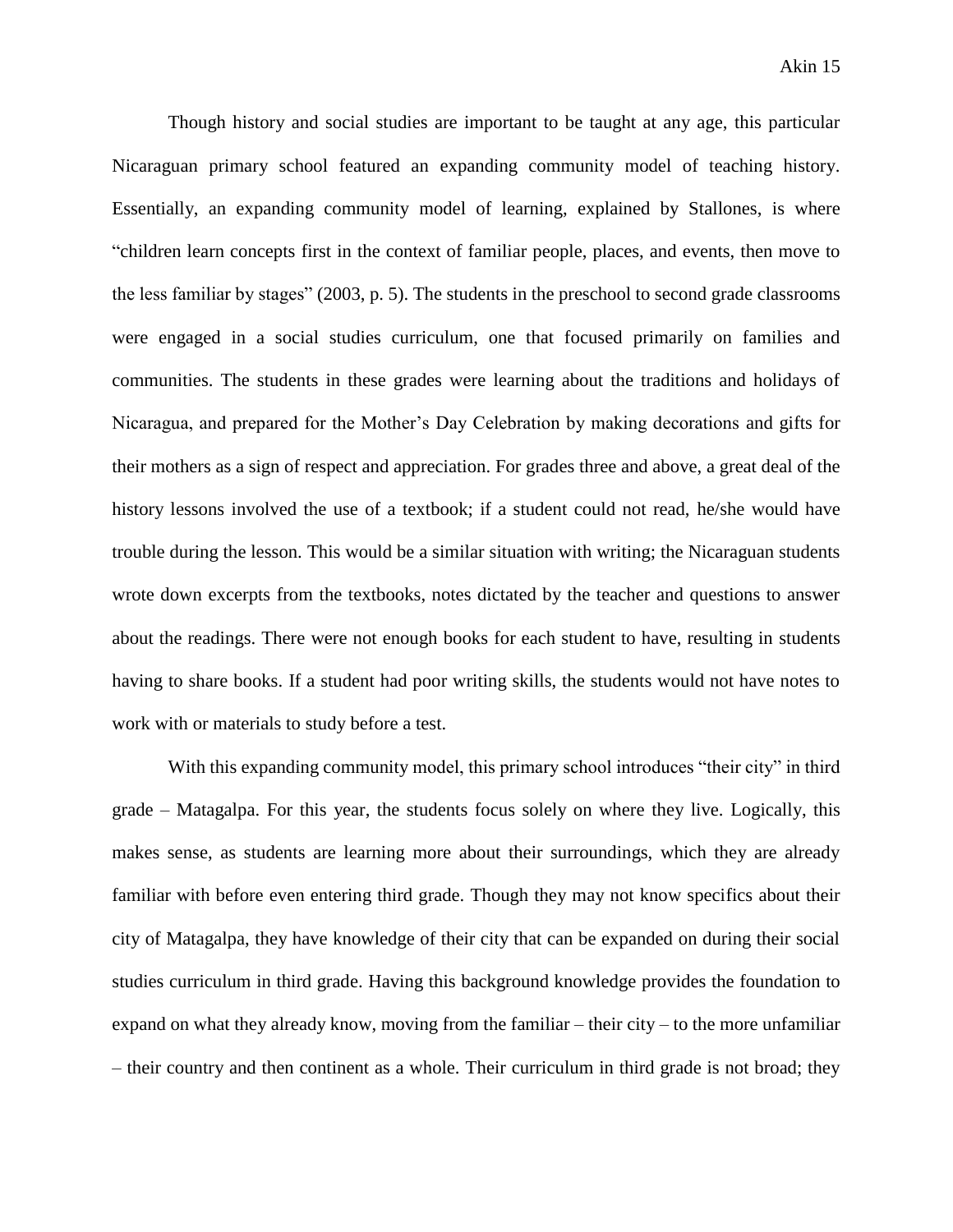are learning about the city that surrounds them, thus they could walk around the city to actually visualize what they are learning. When the students move to fourth grade, their focus widens, building on material taught in the previous year, and the topic progresses to include the whole country of Nicaragua. As the students move up in grade level, their social studies focus is becoming broader and encompassing a larger area. Each subsequent year follows this pattern - fifth grade broadens to include the entire continent of Central America and the sixth graders expand their knowledge to the entire world.

The expanding community model of learning allows the students to have significant background knowledge of topics that will be presented in their lessons. Using background knowledge, students can make connections about what they are learning, potentially connecting these lessons to facts they have learned in lower grades or even a connection to their own lives. For example, a fourth grade class at the primary school was learning about Christopher Columbus and his interactions with Central America and specifically his journey to Nicaragua, which tied in with their overall focus of Nicaragua. In an interview, the teacher mentioned to the class to focus on the material being presented, because this information would appear next year in more depth. In this lesson, the students learned about Columbus's past – where he was born, what year he came to Nicaragua, his original mission and the name of his three boats. The next day, one fifth grade class was discussing Christopher Columbus in more depth. The students were asked questions regarding their previous knowledge on Columbus and were successfully able to tell the teacher where Columbus came from, the names of the three boats and when he arrived in Central America (specifically Nicaragua). Though indigenous people were living in Nicaragua before Columbus, the teachers were stating that Christopher Columbus discovered the country. The knowledge learned in fourth grade is then to be carried over to fifth grade, allowing the teacher to expand on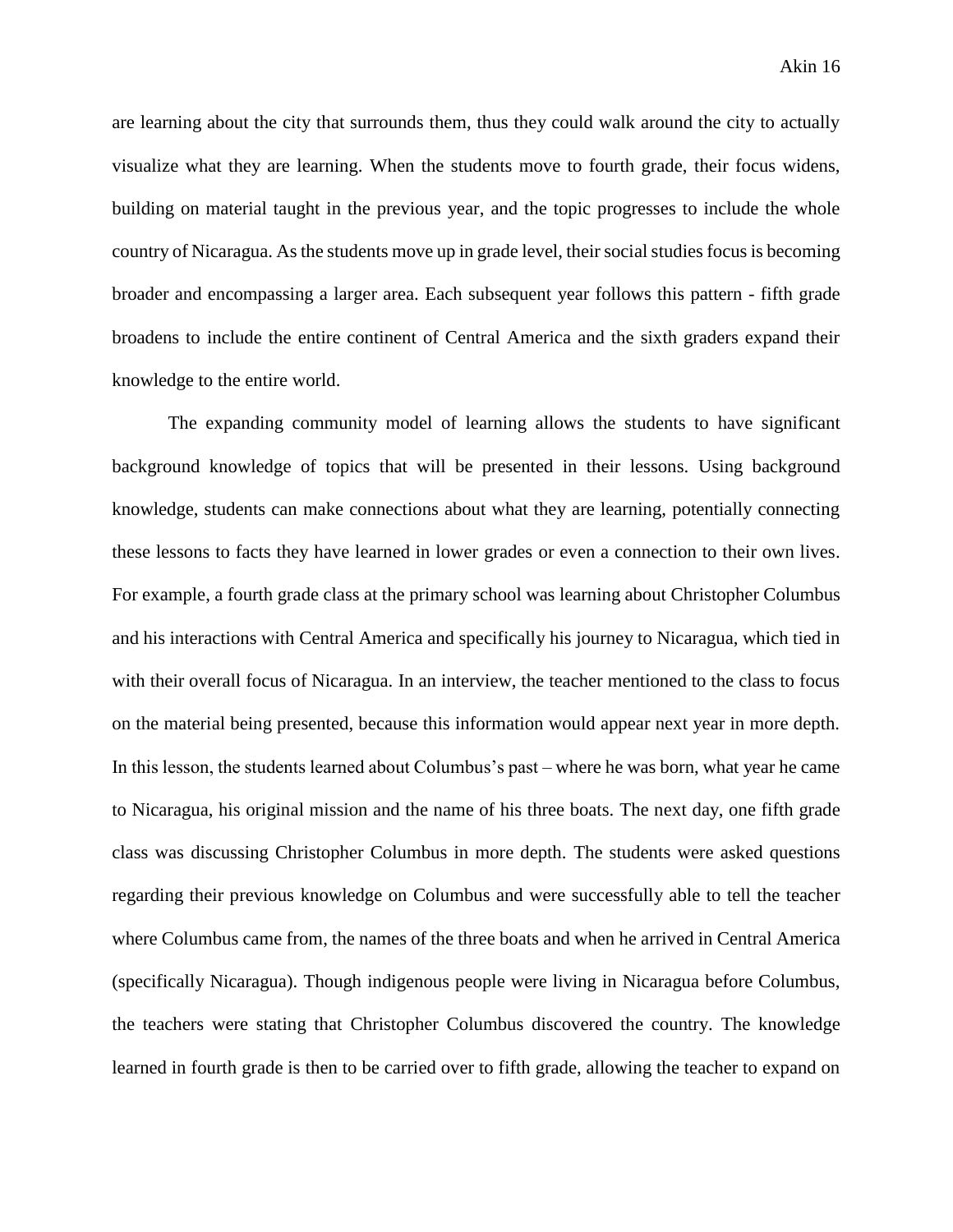the students' knowledge, delving deeper into Columbus' journey to Nicaragua and its purpose. If the students were unfamiliar with the basic information of Columbus, the teacher would have to start with an introduction to him, losing valuable time where instead he/she could expand their knowledge with more information on his life and his missions because they were able to bypass the original lesson on his life. The students are building on their knowledge of Columbus and demonstrating how the expanding community model of learning social studies is occurring in Nicaraguan classrooms. By introducing the information step-by-step each year, building on lessons learned in past years, the students are able to make more connections to the information and have an increased understanding of the subject at hand.

The curriculum provided limited time, approximately 135 minutes per week was spent on social studies lessons. Similar to the current situation in the United States, there is an increased focus on literacy studies as well as mathematics in Nicaragua. During an interview with the administration of the school, the principal expressed a stress on language arts and mathematics education in the school over social studies and science. As a result, this primary school calls for language and literature and mathematics to be taught explicitly every day, most often in blocks of 90 minutes per day for language and literature and at least 45 minutes for mathematics. Social studies, in the intermediate grades, was only given 135 minutes for lessons per week, split up into 45 minute blocks that occurred three days per week. On one day, there would be two blocks of social studies lessons that would occur consecutively and the third block would be split in to two days. These times were not rigidly followed; on more than one occasion during observation, the schedules were changed to fit in preparation for a holiday celebration or to continue a mathematics lesson, often overtaking a large amount of the time for social studies. However, as previously mentioned, holidays are a large part of Nicaraguan culture, and a holiday celebration could be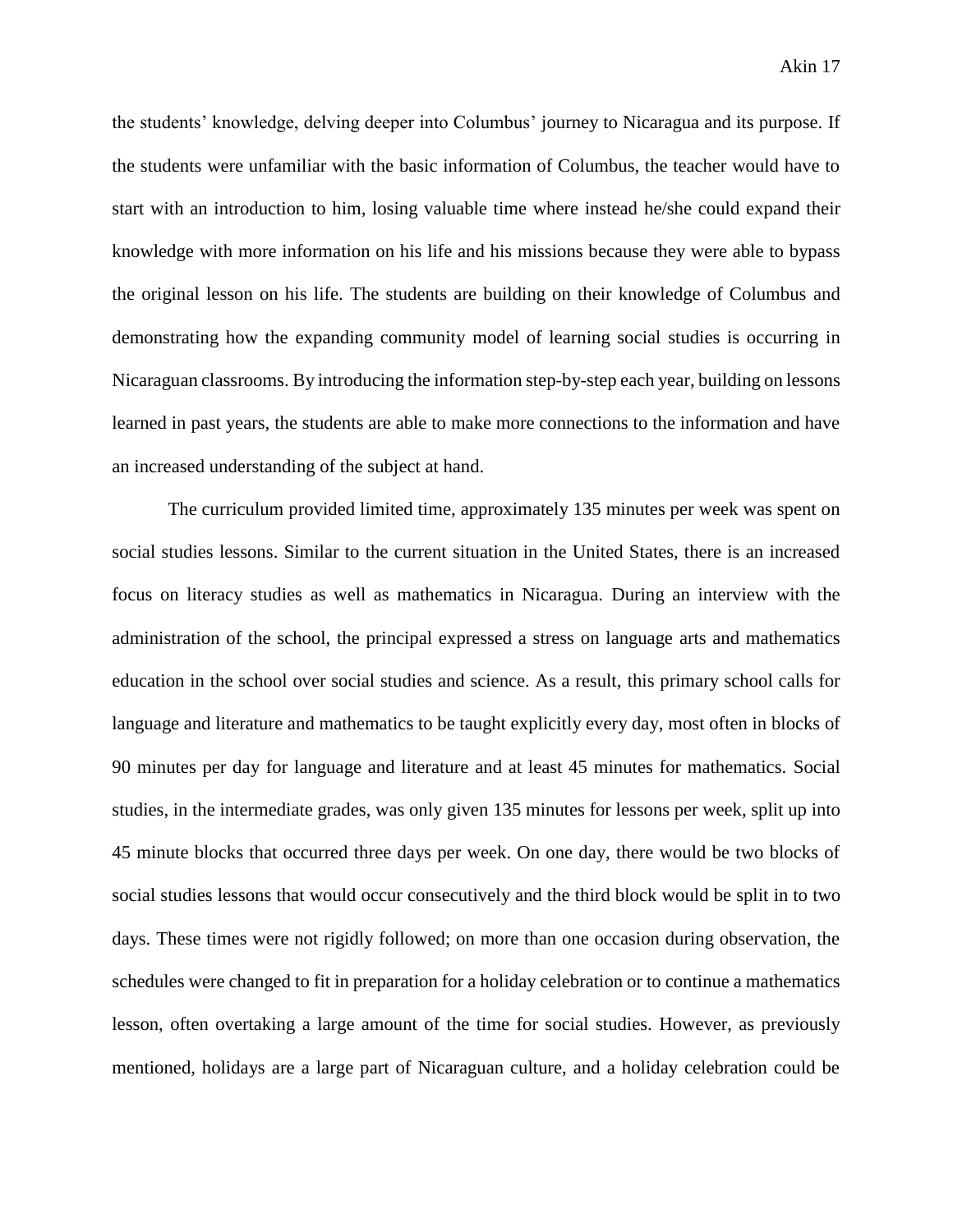interpreted as a social studies lesson, as they were learning about traditions. In addition, time was often lost due to extended recess or snack time, cutting into valuable time on learning. Based on my observations, these missed social studies instructional times were usually not made up at another point during the school day or later in the week. The teachers certainly had to make use of the time given and on most occasions the teachers were able to teach enough to give students follow-up questions for homework or excerpts to read in preparation for the continuation of the lesson.

The Nicaraguan primary school utilized rote memorization as the primary method of learning history. A history lesson would most often begin with a teacher introducing the subject by writing content on the board and having the students copy this information into their notebooks. If the teacher had the students read from the textbook, he or she would ask them to copy down an excerpt of the text in their notebooks as well. If there was homework on the lesson taught, the students completed the work in their notebooks. Based on observations, rote memorization was popular for multiple reasons at this school – the students have all of their notes and homework in one place, which makes it much easier to keep track of and keep the work together. Another reason why rote memorization is utilized so heavily is because the students do not have the resources for handouts for homework. The school's best option is to have the students write everything themselves, as they do not have paper to hand out nor do they have a copying machine to use to make homework handouts or handouts with notes on them.

Rote memorization ties right into the practice of repetition, which is regularly used at this primary school. During one lesson in fourth grade, the teacher read a passage from the history textbook to the class. Then, she asked multiple students to each read a sentence or two of the story. After the students finished, they read the story again with a partner who was sitting next to him/her,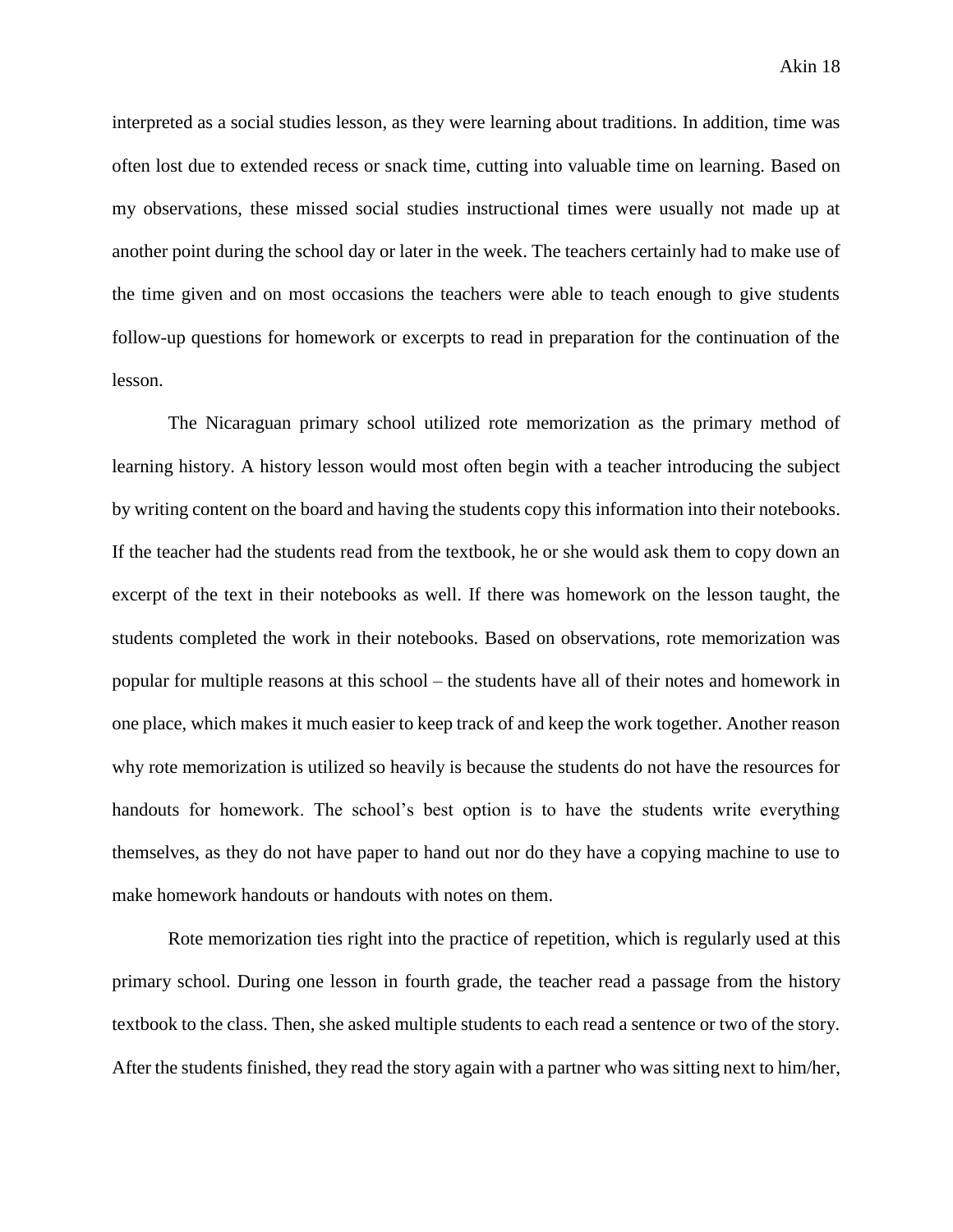taking turns reading every couple of lines. This was finally followed by the students copying the short story into their notebooks where they were required to read the story again that night for homework. During this day, the students were exposed to the story a total of three times in the class and were required to read the story once again at home. In American elementary classrooms, this practice of repetition is prevalent – exposure to a story or any topic once does not guarantee that a student will understand the topic right away. Reading the story multiple times can allow for the teacher to have the students focus on a different part each time – the first time, a student could be reading for comprehension, but a subsequent time could be read specifically looking at the text structure. In addition, rereading a passage could clear up any lingering questions or allow the students to look back on a part they might have forgotten. Using evidence compiled by multiple researchers, Alligton and Gabriel (2012) concluded that struggling readers need to reread texts, and that rereading texts increased their reading abilities. With the limited amount of resources available at the school, the teachers have to be more creative with the ways of teaching – since they have limited access to projectors and computers, their best option in situations can be simply having the students rereading the information multiple times.

Repetition and rote memorization are coupled with meaningful discussion and comprehension questions for full, engaging lessons. In fourth grade, the students were beginning a lesson on the native people of Nicaragua or the students' ancestors. To begin the topic, the teacher attempted to make connections between the natives and the students in the classroom by discussing food. The teacher asked the students to say any food that they ate that day that came from their ancestors, such as tortillas or *pinolillo* (a corn, cacao and milk drink). By making connections between the lesson and the lives of the students, the students were more engaged in the topic and willing to talk in class. Food was a topic that was familiar to them and could be spoken about, no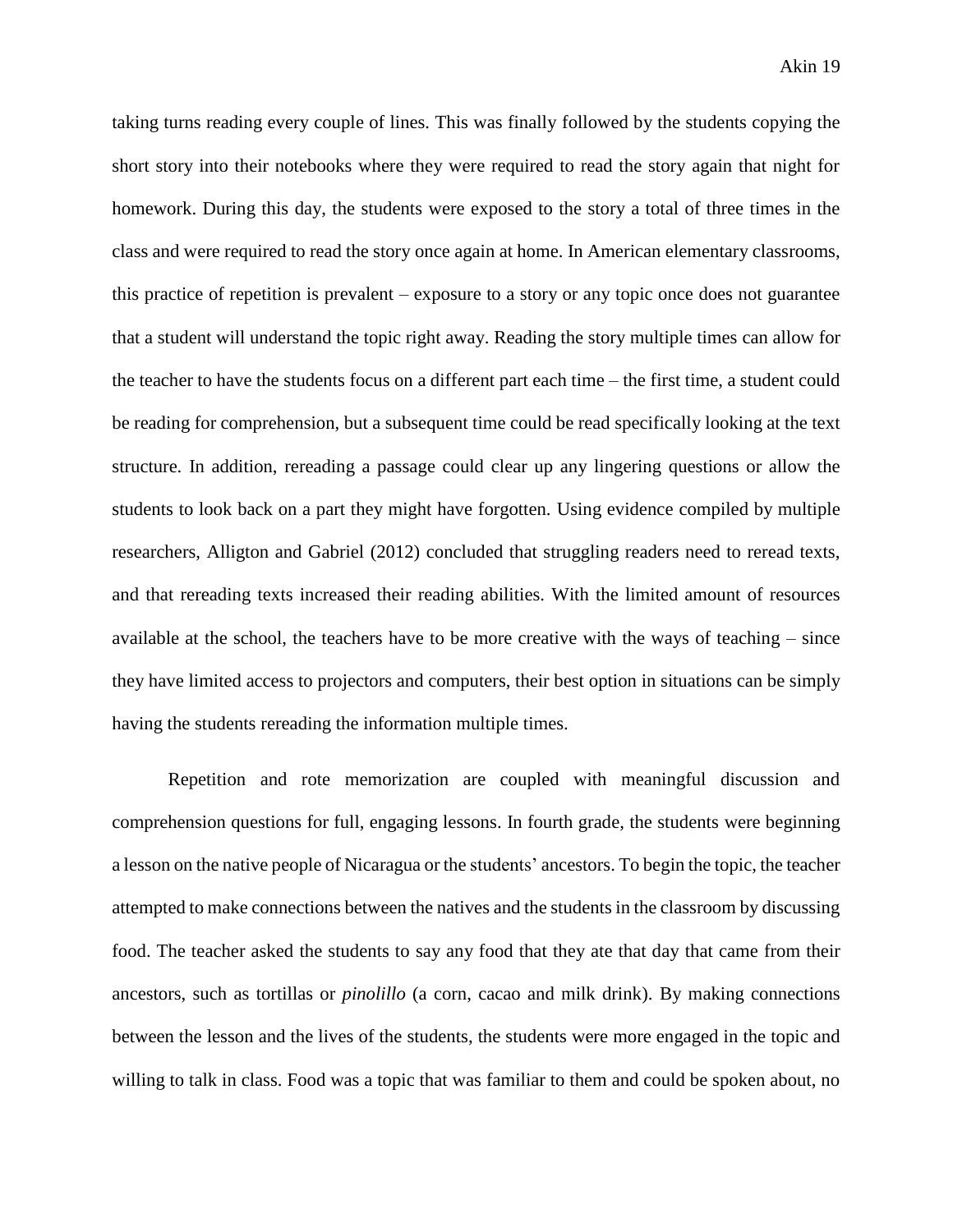matter their academic level. During this particular lesson, the energy was high in the room while the teacher attempted to have the whole class contribute an answer to the question. In addition to meaningful discussion, the teacher would ask questions regarding comprehension while reading passages from the text or after she introduced a new topic. This would serve to make sure that the students were understanding what they were being taught; if there were any questions the students did not know the answers to, this would signal to the teacher that he or she needed to clarify the topic. This also keeps students engaged, making sure that they are paying attention. Another option for keeping students engaged was to utilize maps, globes, and occasionally videos and the internet to supplement learning. Though not always an option for all lessons, the teachers made efforts to add visual aids to help students get a better picture of their world and their history. Since every student learns differently, incorporating as many different learning styles into the classroom was the most beneficial option. As noted previously, however, supplies were limited; sometimes globes and maps were not the most updated, but the teachers could, on some occasions, go to the small computer room at the school and show their students updated resources on the internet. The teachers never let the lack of supplies hinder them in any way; instead, they spoke of how the lack of resources allowed them to be more creative, and find different and interesting methods of teaching to make the lesson come to life.

## **Conclusion**

Nicaragua, a developing country, coupled with high poverty and dropout rates, faces multiple obstacles within their education system. However, Nicaragua, a country defined by its political history, creates a passionate social studies curriculum that teaches students about "their story". Never allowing the lack of resources to stop them, the results of this research show that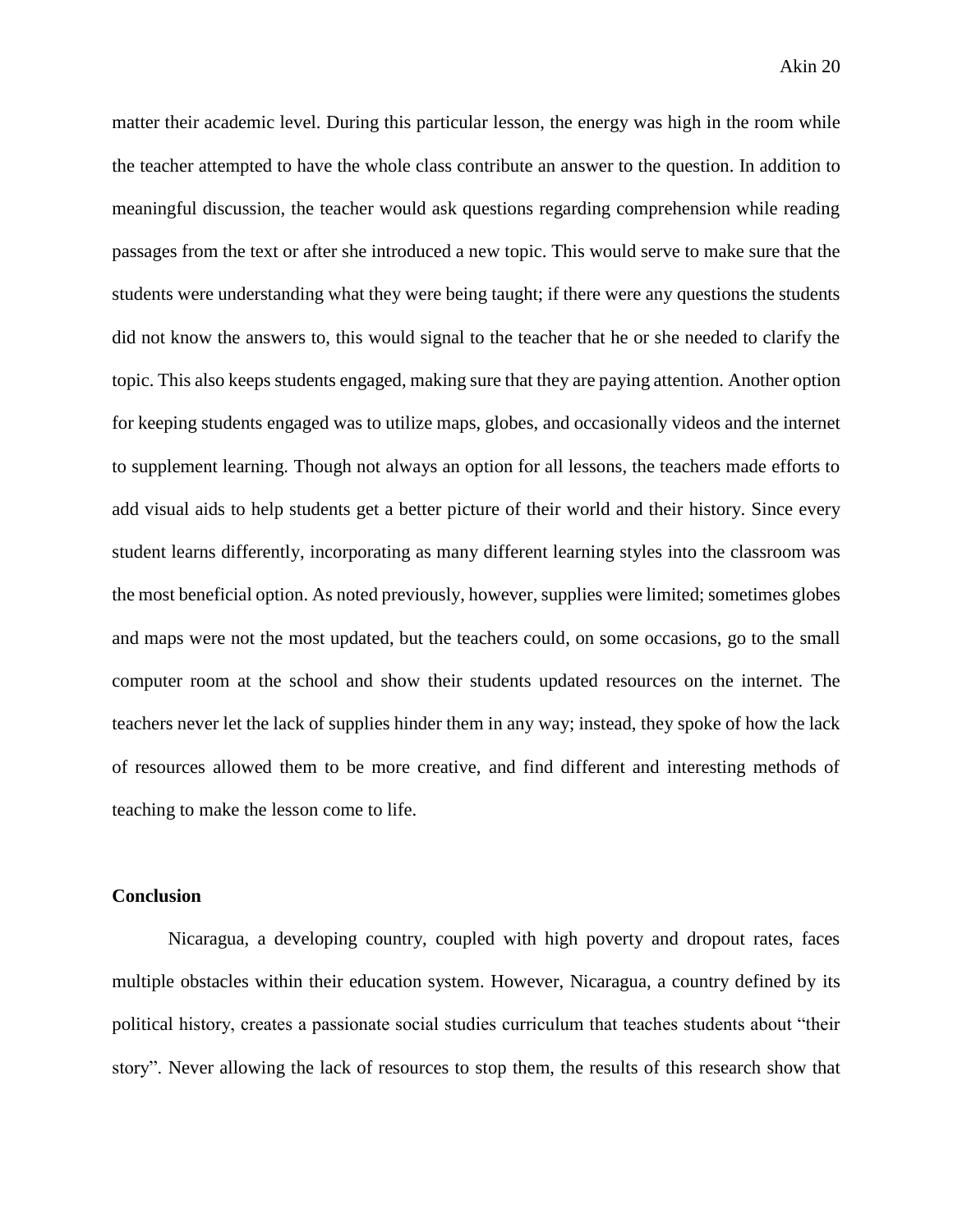history and social studies are not only embedded throughout the school aesthetically but also integrated into Language and Literature lessons. A large part of the history and social studies curriculum occurs outside of the classroom; students are influenced culturally by their surroundings, but also are taught the importance of traditions and holidays at home and school through multiple holiday celebrations. This proud country certainly makes great strides to show the students how Nicaragua came to be what it is today as well as its importance.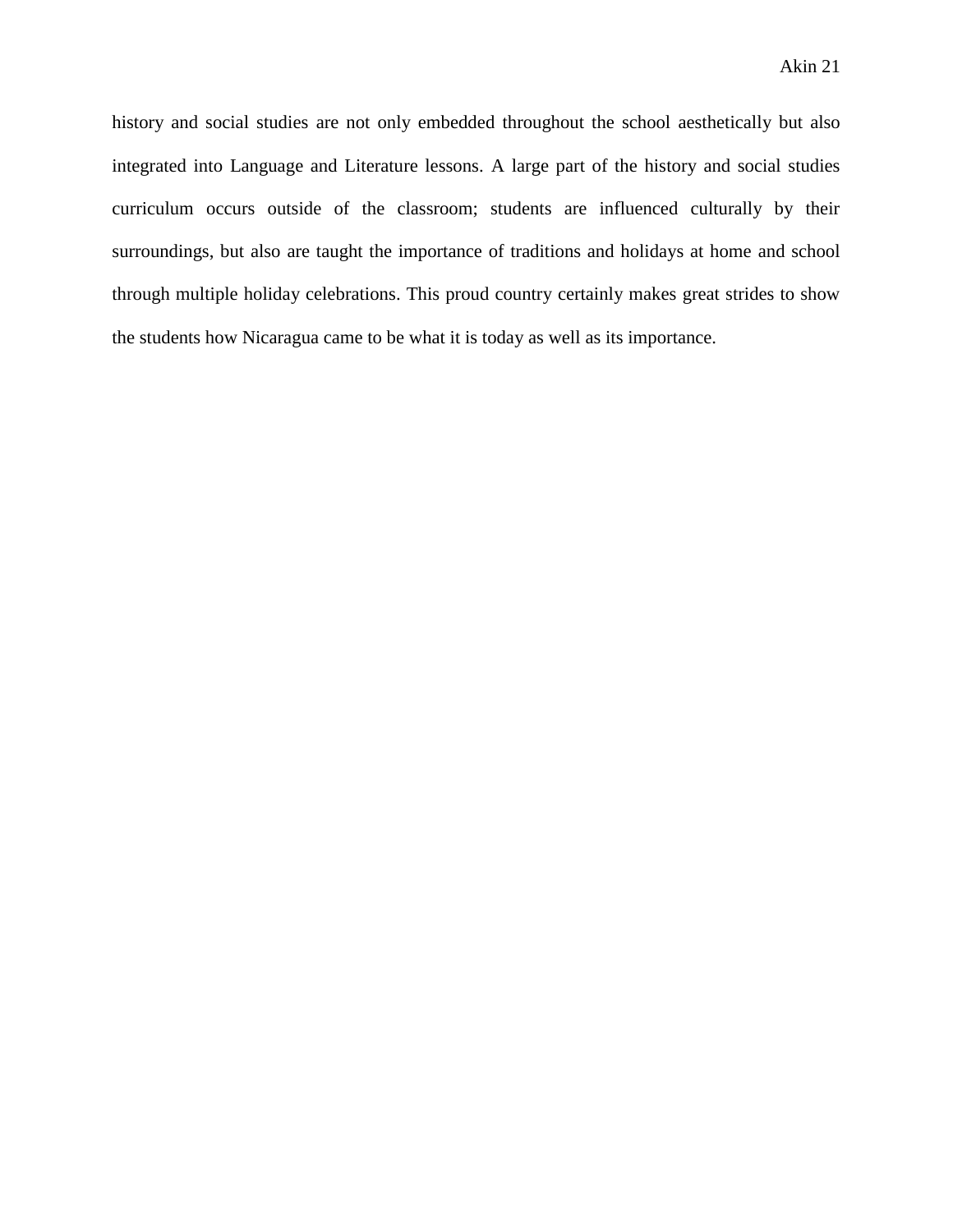References

- Allington, R.L., Gabriel, R.E. (2012). Reading: the core skill. *Educational Leadership*, *69*, 10 15. http://www.ascd.org/publications/educational-leadership/mar12/vol69/num06/Every Child,-Every-Day.aspx
- Central Intelligence Agency. (2016). Nicaragua. In The World Factbook. https://www.cia.gov/library/publications/resources/the-world-factbook/geos/nu.html
- Fitchett, P. G., Heafner, T. L., & Lambert, R. G. (2014). Examining elementary social studies marginalization: a multilevel model. *Educational Policy, 28(1),* 40-68. \ doi:10.1177/0895904812453998
- Heafner, T. L., & Fitchett, P. G. (2012). National trends in elementary instruction: Exploring the role of social studies curricula. *Social Studies, 103(2),* 67-72. doi:10.1080/00377996.2011.592165
- NCSS Task Force. (1998). Social studies for early childhood and elementary school children: preparing for the 21st century. National Council for the Social Studies. http://www.socialstudies.org/positions/elementary
- Stallones, J. R. (2003). Paul Hanna and 'expanding communities'. *International Journal of Social Education*, *18(2)*, 33-46.
- Stemler, Steve (2001). An overview of content analysis. *Practical Assessment, Research & Evaluation*, 7(17). Retrieved April 24, 2016 from http://PAREonline.net/getvn.asp?v=7&n=17
- Strauss, A., & Corbin, S. (1998). Basics of qualitative research: Techniques and procedures for developing grounded theory  $(2<sup>nd</sup> Edition)$ . Thousand Oaks: Sage Publications.